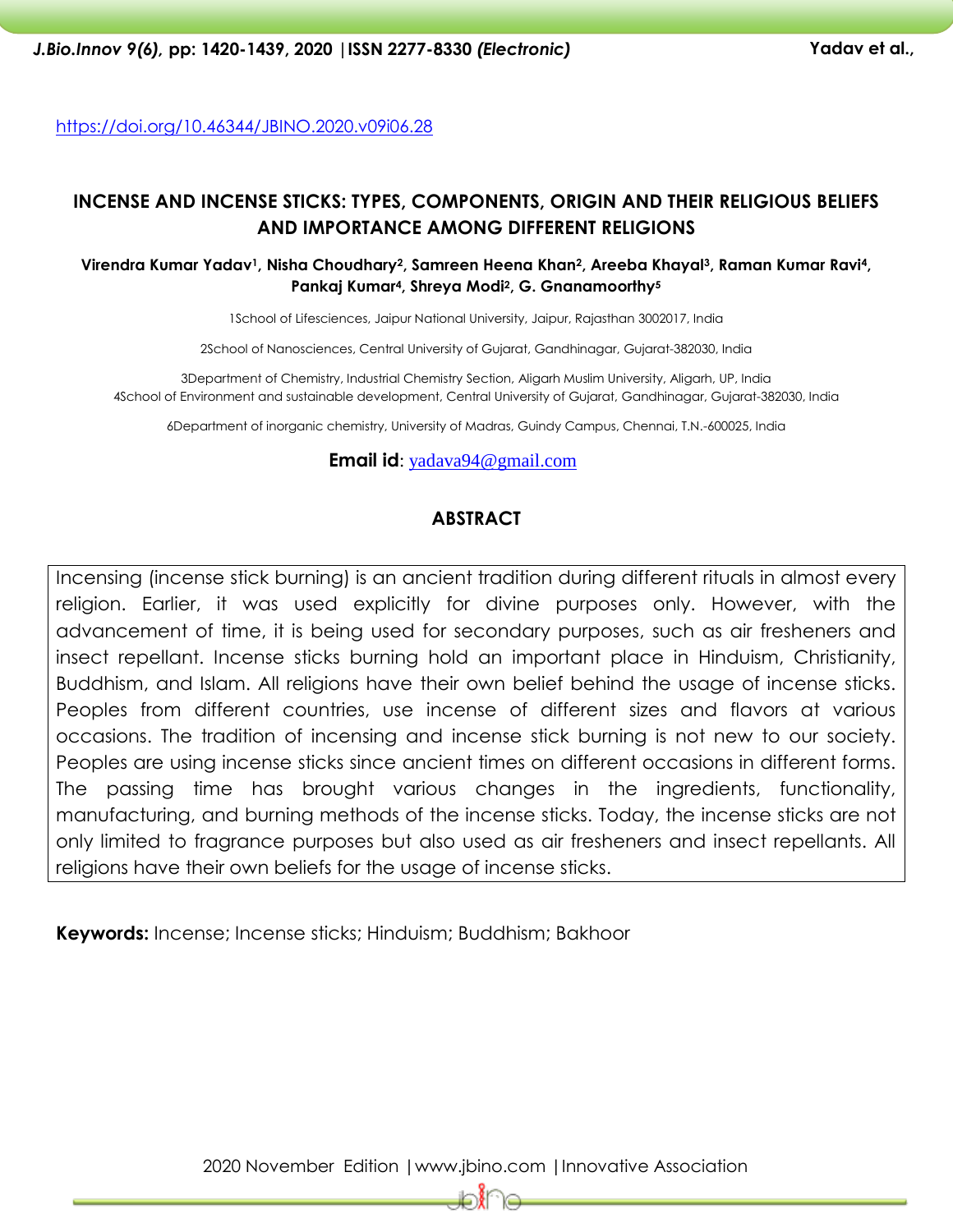### **INTRODUCTION**

Incense is an aromatic biotic material that releases fragrant smoke on burning [\[1\]](#page-14-0). Incense is accessible in different shapes and sizes around the globe [\[2\]](#page-14-1). The incense is usually made up of fragrant materials combined with a flammable binding material [\[3\]](#page-14-2). There are several materials which are used from ancient times either in combination or alone for incense. Such type of materials are aromatic woods, herbs, resins, and essential oils [\[4\]](#page-14-3). It was especially used to eliminate the bad odor, negative energy from the surroundings and filled with positive energy [\[5\]](#page-14-4). Moreover it was also used for worshiping the deity in different religions around the world. Nowadays, it is being used as an insect repellent i.e. mosquito repellent [\[6\]](#page-14-5), meditation and aroma therapy [\[2\]](#page-14-1). The application of incense for deity purposes is available in all the ancient literatures. Today, incense is used at all the religious places, including churches, temples, mosques, and other religious places [\[2\]](#page-14-1). The incensing is performed by burning the incense material in different forms like powder, rope, coil, paper etc. and different perfumes [\[7\]](#page-14-6). Today, incense and incense sticks market are spread around the whole world. The major countries that uses and exports incense and incense sticks are USA, Brazil, China and India [\[2\]](#page-14-1). The market of China and India has increased drastically in the last few years due to high demand and production inside and outside their countries. Different religions have different beliefs for burning of incense and incense sticks and incensing at all the events have become a

common practice. There are several literatures which suggests the origin of incense and incense sticks either from China, India or Egypt [\[2\]](#page-14-1). Though their use is mentioned in all the religious book of all the religions. Here, in the present review, insight on the various forms of incense and incense sticks in the market has been provided. Here we have also tried to provide a vision on the beliefs about lighting the incense and incense sticks among different followers of religion. We have also tried to put light on their composition and importance and origin.

# **2. Classification of incense sticks on the basis of burning**

Broadly, based on their shape and size, the incense burning could be classified into two groups [\[8-10\]](#page-14-7). One is direct burning where the incense and incense sticks are combusted directly by using fire. While second method is placing the incense and incense sticks on a heating object like heater or other such types of devices. The preferences of the direct and indirect burning of incense depends on the culture, personal choice, and tradition [\[11\]](#page-15-0). The production of direct or indirect burning incense is manufactured in order to provide a pleasant smell in the environment [\[12,](#page-15-1) [13\]](#page-15-2). However, the composition of both direct and indirect incense differs due to the previous prerequisite for stable and sustained burning. Direct burning incense is burned independently of anyone, rather than heat or fire from an external source. For directburning, the incense's tip or end is ignited

2020 November Edition |www.jbino.com |Innovative Association

lo∦∩e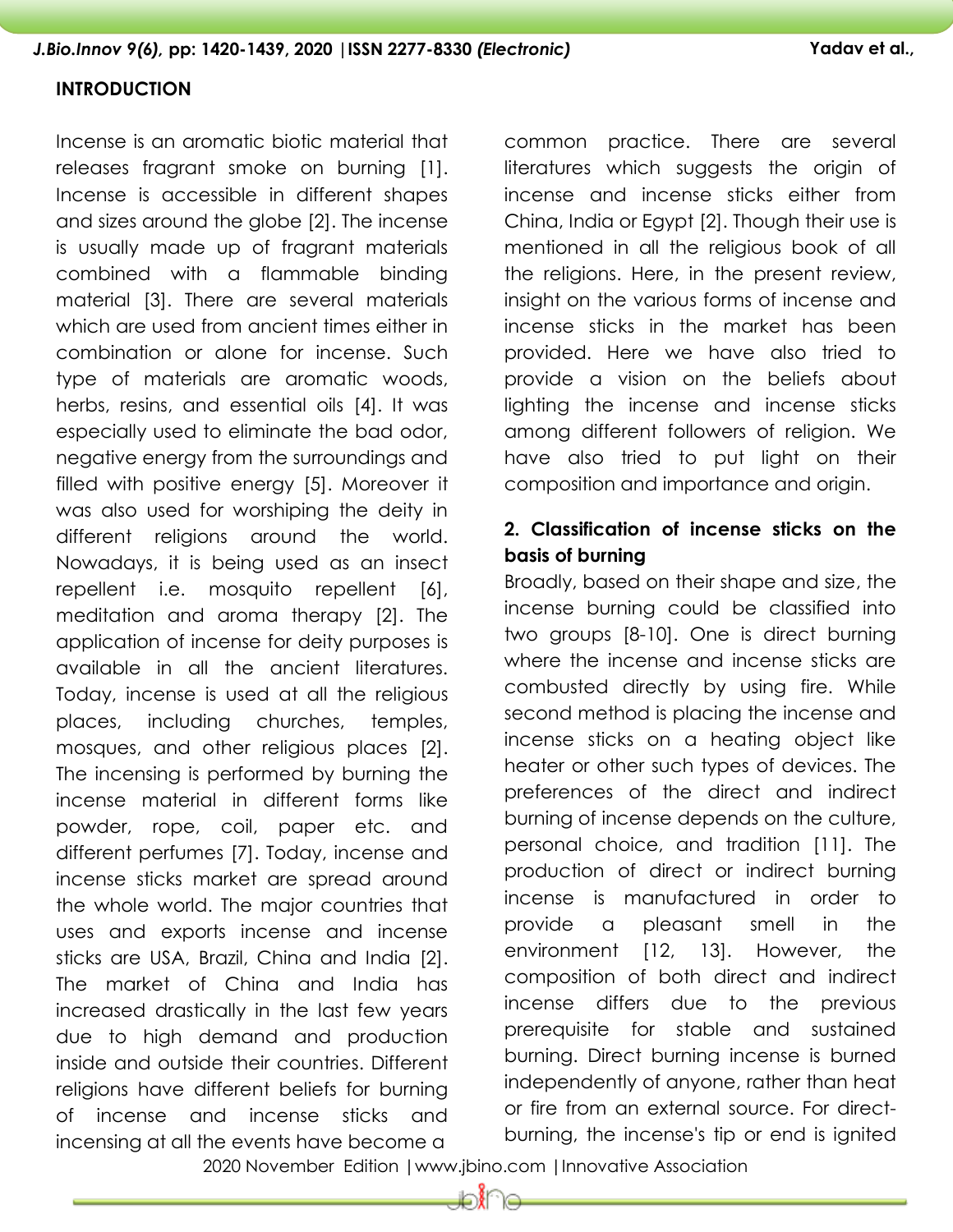with a fire until it begins to transform into ash at the end of the burning. Flames on the incense are then blown out, with the incense proceeding to burn without a flame on its own. Backhanded consuming incense is a blend of fragrant fixings that are scorched over a warm source. Indirect burning incense, bits of the incense is signed by putting them over a heating element or onto a hot metallic plate in a censer or thurible [\[14\]](#page-15-3). Both the processes of burning of incense and incense sticks are given below in detail [2].

# **2.1 Indirect-burning Incense and Incense Sticks**

Indirect-burning incense, also known as *"non-flammable incense"*, is a mixture of fragrant materials like resins [\[15\]](#page-15-4). They do not contain combustible materials that require different burning sources. This fragrance can be different from the burning time of the surface of the material. The more delicate fragrance components tend to burn faster due to larger surface area than coarser or thicker fragrances with smaller surface areas [\[16\]](#page-15-5). The burning of incense sticks in such type of incense and incense sticks are usually is ensured by charcoal or coal powder [\[2,](#page-14-1) [10\]](#page-15-6).



**Fig.1** Types of indirect burning of incense sticks

While the indirect burning of incense sticks and incense, is further alone categorized into three types; whole, powdered or granulated and paste [\[10\]](#page-15-6) which is shown in the Fig 1. In the whole form of incense, the fragrant material is directly burned in its crude natural form over coal embers

[\[17\]](#page-15-7). Whereas, in powdered or granulated one, incense material is converted into finer particles that help in the burning process quickly into better pieces. This fragrance is consumed rapidly and produces strong smells in a short period of time [\[10\]](#page-15-6).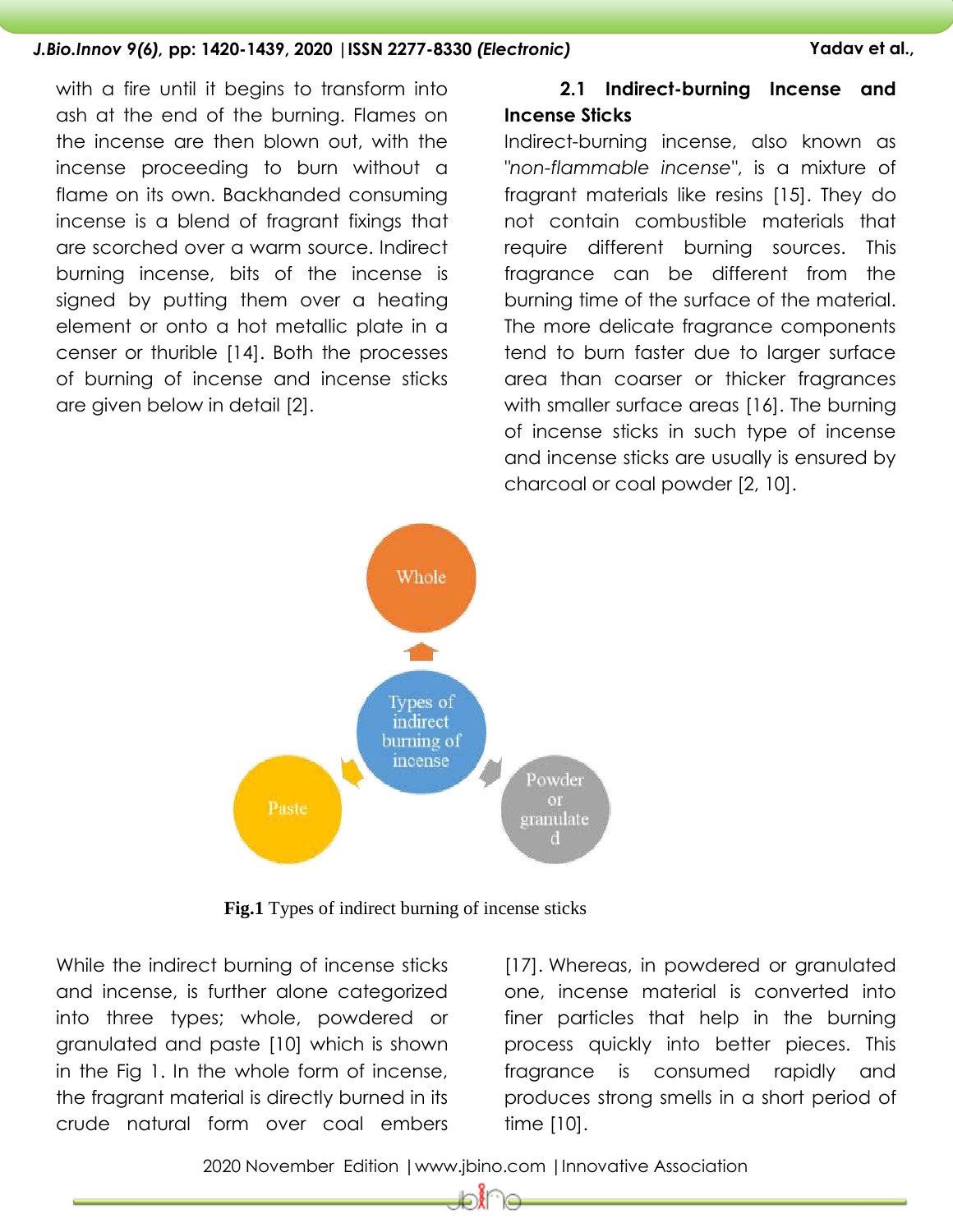While, the powdered incense material is combined with a sticky and incombustible binder such as honey, dried fruits, and resin transformed into balls or little pastilles. They can be developed in a controlled atmosphere in which the fragrances can be mixed and combined [\[4\]](#page-14-3). The best example of granulated or powdered incense are "Bukhoor" or "Bakhoor," which are especially a type of Arabian incense [\[18\]](#page-15-8). Similar kind of incense material is also used by the Japanese people which is marked by a kneaded incense, called nerikō or awasekō [\[19,](#page-15-9) [20\]](#page-15-10). While, such type of incense i.e. fine powder or grounded is also used by the Eastern Orthodox Christian Convention (EOCC). In such type of incense, crude frank incense [\[21\]](#page-16-0) is crushed into fine granules which is further mixed with different sweet-smelling essential oils [\[22\]](#page-16-1).

# **2.2 Direct-burning of incense and incense sticks**

The direct burning incense is also known as *"combustible incense"* [\[23\]](#page-16-2), is directly ignited by fire. The shiny embers on the incense burner will continue to smolder the incense burner without the application of outside heat or flame source [\[24\]](#page-16-3). In the direct burning incense or incense sticks, the incense is either expelled, pressed into a structure, squeezed, or coated with supporting material [\[2,](#page-14-1) [25\]](#page-16-4). This type of fragrance is produced from a moldable substrate that uses an aromatic finely ground (or liquid) fragrance material and an odorless adhesive [\[26,](#page-16-5) [27\]](#page-16-6). The composition of such types of direct incense burning must be changed to produce a

suitable fragrance of proper concentration for smoother burning. The demarcating features about the direct-burning incense is that the incense material itself can take virtually any shape, as indicated by utility [\[28\]](#page-16-7). Out of direct burning some of the most common types are the coil ones, which are extruded and formed into a loop-shaped without a base [\[5,](#page-14-4) [10\]](#page-15-6). This incense can burn for a more extended period, from hours to days, and is usually delivered and utilized by Chinese culture [\[29\]](#page-16-8). Besides, coils, there are cones also which falls in this family of direct burning of incense [\[10\]](#page-15-6). Incense belonging to the direct burning, burns rapidly in comparison to the indirect or other type of incense burning. Such types of incense were initially designed in Japan in the 1800s. Another member in this family is cored sticks; where such type of incense sticks has a supporting core of bamboo [\[30\]](#page-16-9). The higher quality of such cored sticks has a fragrant sandalwood base which in turn is covered by a thick coat of incense material that burns with the core's smoldering heat. This kind of incense is generally produced and widely used in India and China [\[15\]](#page-15-4). Sometimes the cored sticks is also called as joss sticks in Chinese folk prayers [\[31\]](#page-16-10). Solid sticks also belongs to the direct burning of incense and incense sticks where such types of incense sticks has no supporting core and is made of incense material [\[32,](#page-16-11) [33\]](#page-17-0). Such solid sticks, are designed such that it could be effortlessly broken into fragments, it enables one to decide the particular length of incense they wish to burn. These are the most commonly used incense in Japan and Tibet. Powdered form of

2020 November Edition |www.jbino.com |Innovative Association

⊫ി്ി≘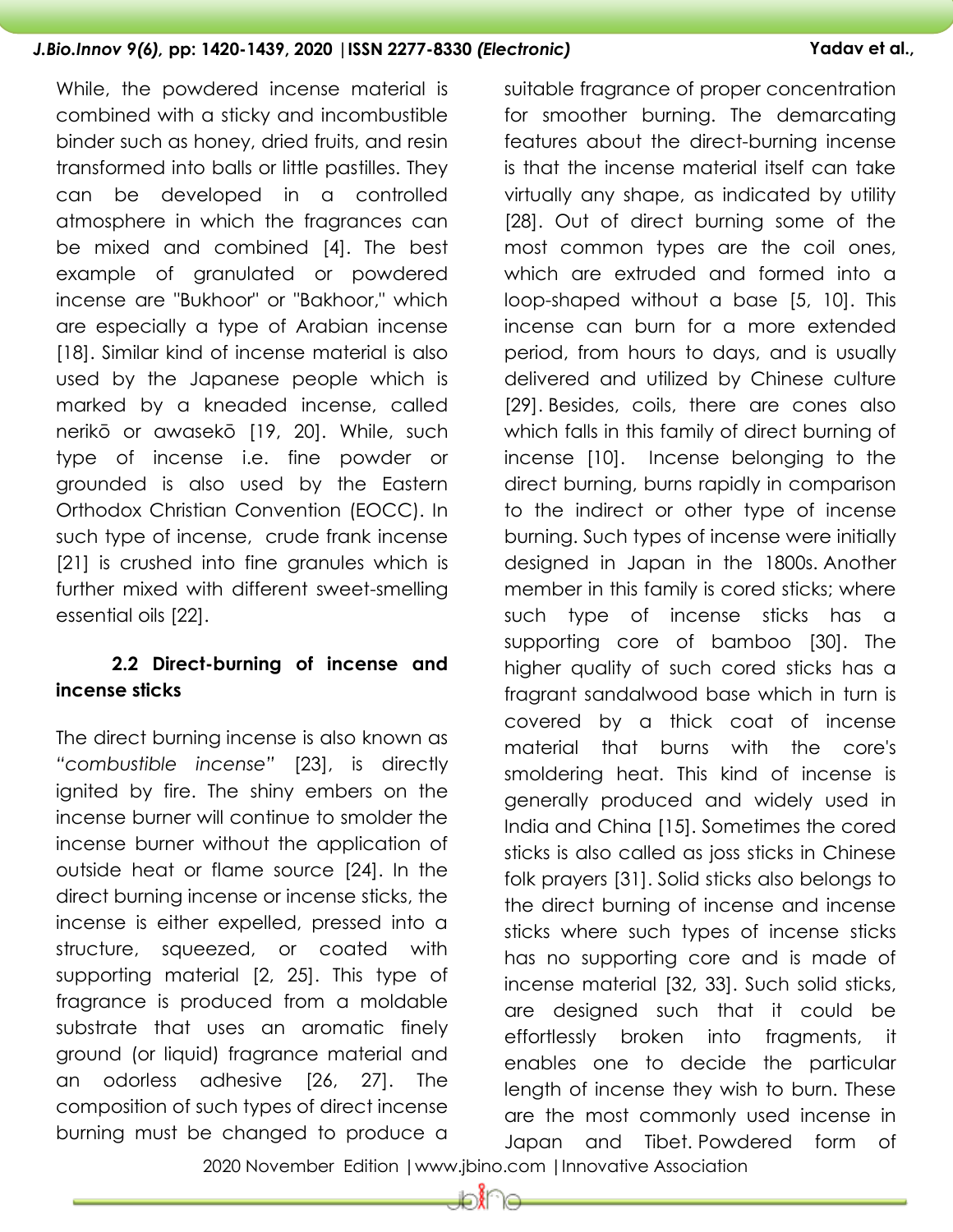incense from this class is considered unique as these are free incense powder form and used for making indirect incense so that it can be burned at anyplace without any further modifications [\[34\]](#page-17-1). Both, Japanese and Tibetans used to prepare a long solid incense. Besides all above there are paper type of incense and incense sticks also in this family which are infused with incense, collapsed accordion-style, ignited, and combusted out [\[2\]](#page-14-1). While in the rope type of incense [\[10\]](#page-15-6), incense powder is moved into paper sheets, converted into rope, entangled firmly, grown at that point, and bent again, creating two strands of rope [\[5\]](#page-14-4). The larger end of such rope type of incense has harbour or inlet which could be kept vertically in a shallow stone dish and the pointed end is used as lit. This kind of incense could be easily transported to larger distance by keeping them fresh for a prolonged period. Rope type of incense was especially used in the countries like Tibet and Nepal for a considerable period [\[5\]](#page-14-4). "Joss" is another type of direct incense burning, which is derived from the Latin word, "Deus" (God) and is derived from the Portuguese *'deos',* Javanese' dejos. Joss are also lighted at sanctuaries crosswise over several parts of East, South, and Southeast Asia [\[35\]](#page-17-2).

From, the above sections, now it is clear that there are various incense forms, including sticks, joss sticks, cones, coils, powders, rope, rocks/charcoal, and smudge bundles [\[5\]](#page-14-4). The main difference between the first two forms is that the former has a slender bamboo base where the mixture of incense ingredients is attached, while the latter is without a central base [\[10\]](#page-15-6). Among all the above

types of incense, direct-burning incense are very common in India [\[10\]](#page-15-6).

The term incense refers to the substance itself, not to the smell it produces [\[36\]](#page-17-3). Incense comes from tree resins and some flowers, seeds, roots, and barks that are aromatic [\[37\]](#page-17-4). The perfume originated from incense shows in the word itself, i.e., 'per' and 'fumum' means through and smoke or fumes in Latin [\[21\]](#page-16-0). Incense is composed of aromatic organic materials which release perfumed smoke when it is subjected to burn. Incense sticks, a word that in itself creates an aura of fresh aroma and a fragrance leading to a relaxed feel to breathe. The incense stick is cylindrical with a bamboo base and a mixture of incense for worshipping gods and other rituals in houses and religious places [\[38\]](#page-17-5). Incense sticks are used to purify the bad air and fill the environment with pleasant fragrance and positive energy. It is believed in most of the religions that the holy smoke resealed from such incense sticks that prevents unwanted negative energy and an evil spirit from entering home [\[12,](#page-15-1) [38\]](#page-17-5).

People of different religions around the globe uses incense sticks in their daily life for worshipping the deity. Based on the geographical area and languages, it is known with different names such as *"agarbatti"* in India [\[39\]](#page-17-6), joss sticks in China and other South Asian countries [\[40\]](#page-17-7), and *"bakhoor"* in Arabic countries [\[27\]](#page-16-6). In India, incense sticks are utilized from the ancient period for religious purposes. Indian incense sticks have a slender bamboo base onto which the mixtures of incense ingredients are attached [\[12\]](#page-15-1). The average dimension of Indian incense sticks is 15-19

2020 November Edition |www.jbino.com |Innovative Association

da 11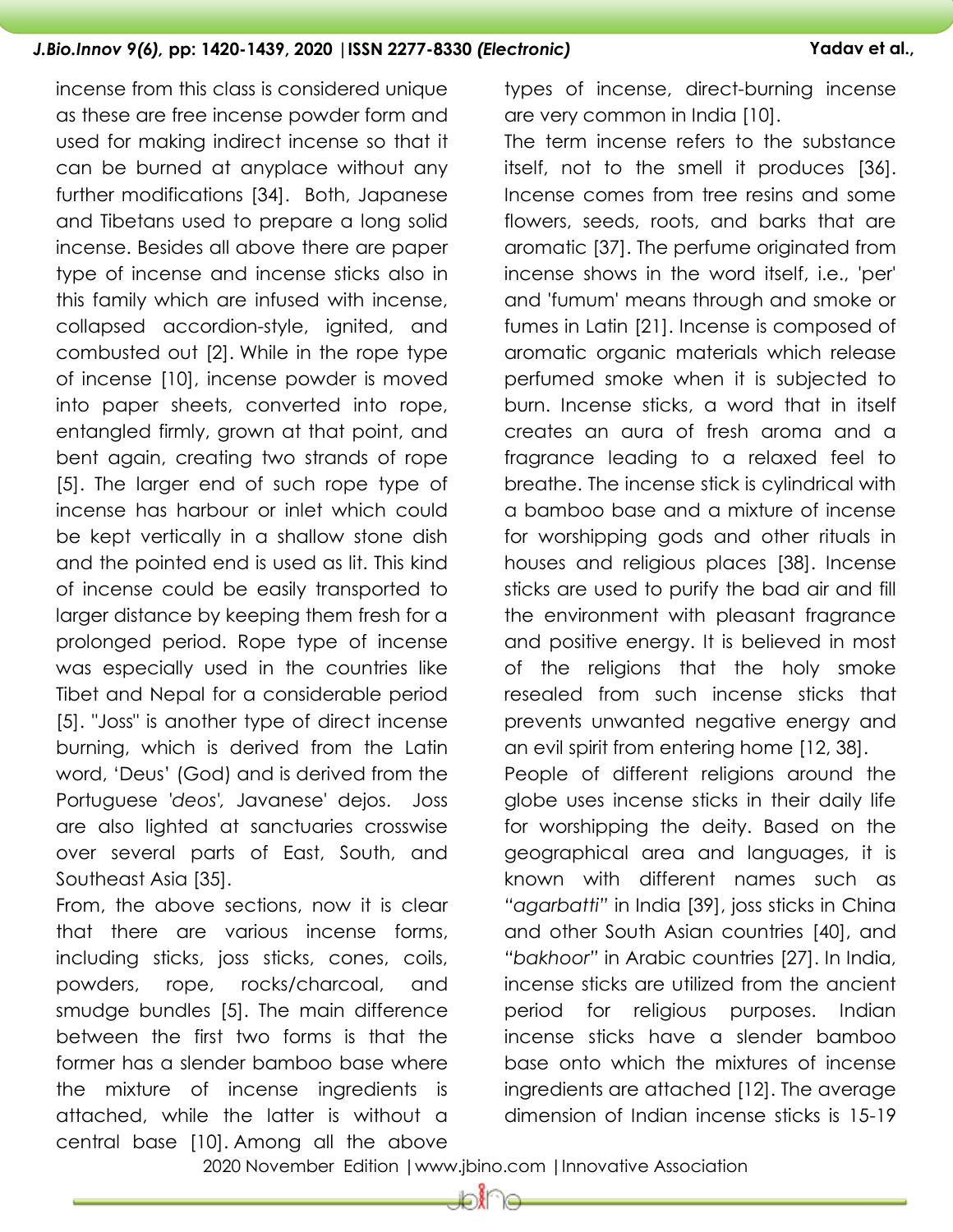cm in length of bamboo and diameter of 0.4 cm [\[2\]](#page-14-1).

# **3**. **Types of incense sticks: based on the source of composition**

Based on the source of compositional origin, incense sticks can be either synthetic or natural [\[2\]](#page-14-1). Natural incense sticks are sticks that are coated with materials naturally obtained from nature. The natural incense sticks are considered as gift for God, don"t leave any residue, and are harmless to an individual [\[2\]](#page-14-1). It has therapeutic effect on the devotees as it fills the environment with fresh air which helps in to relax in harmony with nature. These natural incense sticks produce a pleasing aroma to ensure that the home is not choked with undesirable smoke by maintaining the fragrance level liked by everyone [\[10\]](#page-15-6). Some of the significant natural incense sticks ingredients are; sandalwood, mogra, and musk [\[10\]](#page-15-6). Sandalwood is a class of wood which is obtained from trees; incense sticks usually have essential oil from sandalwood. The sandalwood, as well as oil, have the aroma distinct to be accepted for centuries. The fragrance released from sandalwood coated sticks marks a religious significance and is believed to act as an antiseptic [\[41\]](#page-17-8). While the second one is mogra, which is a flower predominantly found in India, is a natural source in incense sticks. It is believed that the mogra flower has a soothing and long-lasting aroma without producing a harmful matter to breathe in. The fragrance has an aesthetic appeal and involves no artificial ingredients or polluting agents in its composition. The third one is musk type where such fragrance has been used as a

base note in several incense sticks. It is also an excellent fixative, which minimizes the evaporation rate and allows the original composition to last longer by preserving its right fragrance.

# **4. Types of incense sticks based on the origin**

Based on the origin, incense sticks could be categorized broadly into Western incense and Eastern incense [\[42\]](#page-17-9). The incense stick is used western churches comes almost exclusively from the gum resins in tree bark. These resin pieces, called grains, are easy to carry and release their fragrance when they are sprinkled on burning coal [\[43\]](#page-17-10). While the Eastern incense is processed from other plants for instance sandalwood, patchouli, agarwood, and vetiver [\[10\]](#page-15-6). These plants and their parts are harvested and ground using large mortar and pestle and water is added to make a paste. A potassium nitrate is mixed in it to help the material burn uniformly [\[5\]](#page-14-4).

# **5. Raw materials and composition of incense sticks**

The incense sticks business depends intensely on forest items for raw materials. Manufacturing of incense sticks doesn't involve any complex synthetic substances and raw materials. The various components which are necessary for the manufacturing of incense sticks are as follows: nargis powder, raw bamboo sticks, water, variety of oils, aromatics including flower essence, sandalwood oil, rose petals, natural as well as chemical aromatic ingredients, sawdust, thick paper, gelatin paper, scissor, waste paper, various color powder, charcoal and sticky powder such as Jigat,Sal gum, Guggul (Gum/gum

2020 November Edition |www.jbino.com |Innovative Association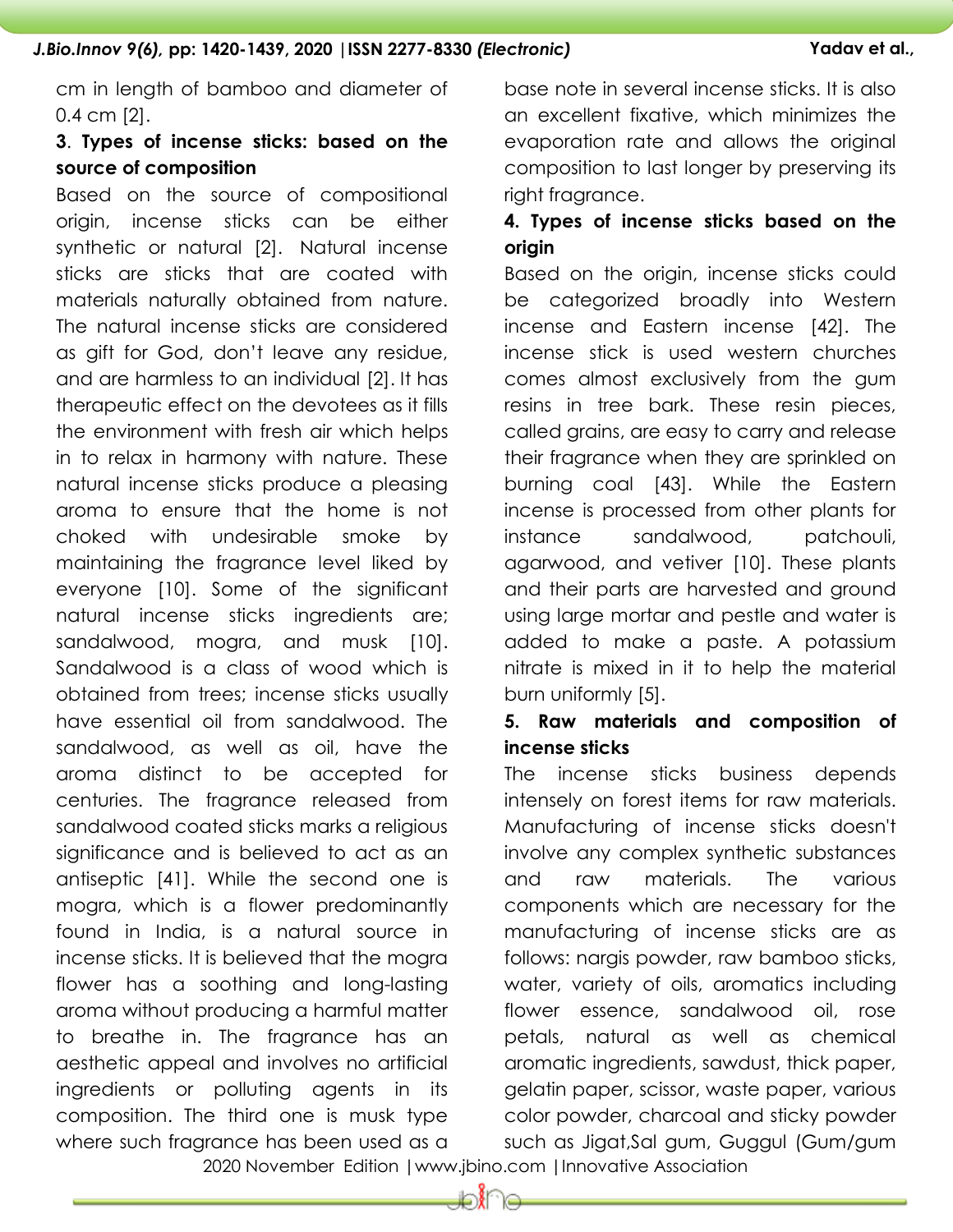of Commiphor amukul) [\[2,](#page-14-1) [12\]](#page-15-1). The stick of incense is manufactured from "bamboo sticks" and fragrance oils whereby both the component and natural material. Through in India, the sticks are imported and produced of bamboo from China. A paste formed of sawdust through machine wood, a sort of hardwood, is covered with the upper part of each stick. The sawdust is extremely permeable and holds perfume easily. Charcoal is often employed to manufacture the permeable punk, and in incense sticks manufactured in India, it is preferred [\[38\]](#page-17-5).

The aromatic oils are derived from the oil through naturally aromatic plants or several other perfumes including fragrances that are blended together in an oil base. Probably depends on the smell, small amounts of paint have been used to color-code the ends of the incense sticks Aromatic ingredients (oils), both natural and chemical, are used to add aroma in incense sticks.

### **5.1 Jigat**

Jigat is an essential element for the making of agarbatti. It can be separated by peeling of barks of tree species like *Litsea chinensis* (Syn. *Litsea glutinosa*), *Machilus macarantha* trees in the Coorg and Maland districts of tropical wet evergreen forests in Karnataka state of India. [\[44,](#page-18-0) [45\]](#page-18-1). The availability of the binding material for masala incense sticks seems to have emerged a major problem for the manufacturers of incense sticks. Currently, jigat obtained from the glutinous bark of *Persea macrantha* is mainly used by the manufacturers [\[45\]](#page-18-1). Jigat is a vernacular word signifying "sticky" that is used in the Karnataka province of India. Currently, 50

percent of the demand for Jigat is accomplished by importing the material from Malaysia and Thailand. According to All India Agarbatti Manufacturer's Affiliation (AIAMA) estimate, the current interest for Jigat is about 10000 tons per year.

### **5.2 Bamboo**

In the Indian market, the raw material needed for the production of incense sticks is widely accessible at a low cost [\[2\]](#page-14-1). Bamboo sticks are another key raw material required for the business. The center of the incense sticks is produced of a split, cut, and measured bamboo which are of two categories: square and a round part, each roughly 1.5 mm-2mm and 3 mm thick, and in lengths of either 8" (203.2mm) or 9" (228.6mm) [\[2\]](#page-14-1). The industry utilizes around 208 billion bamboo sticks every year. The bamboo stick's expense is just about 1% of that of the finished incense sticks [\[2\]](#page-14-1). The base material of the Incense sticks is bamboo, widely accessible on the Indian market and transported from China and Vietnam.

# **6. Composition of incense and incense sticks**

The contents of incense are secrets and vary from one manufacturer to other, but mainly it has fragrant gums, resins, wood powders, herbs, and spices, shown in Fig.2, in the following compositions:-

1) Herbal and wood powder 21%: (coal powder and sawdust)

2) Fragrant materials 35% traditionally would be a masala (powder of ground ingredients) [\[2\]](#page-14-1).

3) Adhesive powder 11%: or pastegenerally made of charcoal dust or sawdust and joss/jigit/gum/tabu powder–

 2020 November Edition |www.jbino.com |Innovative Association an adhesive made from the bark of *Litsea* 

≞∭

10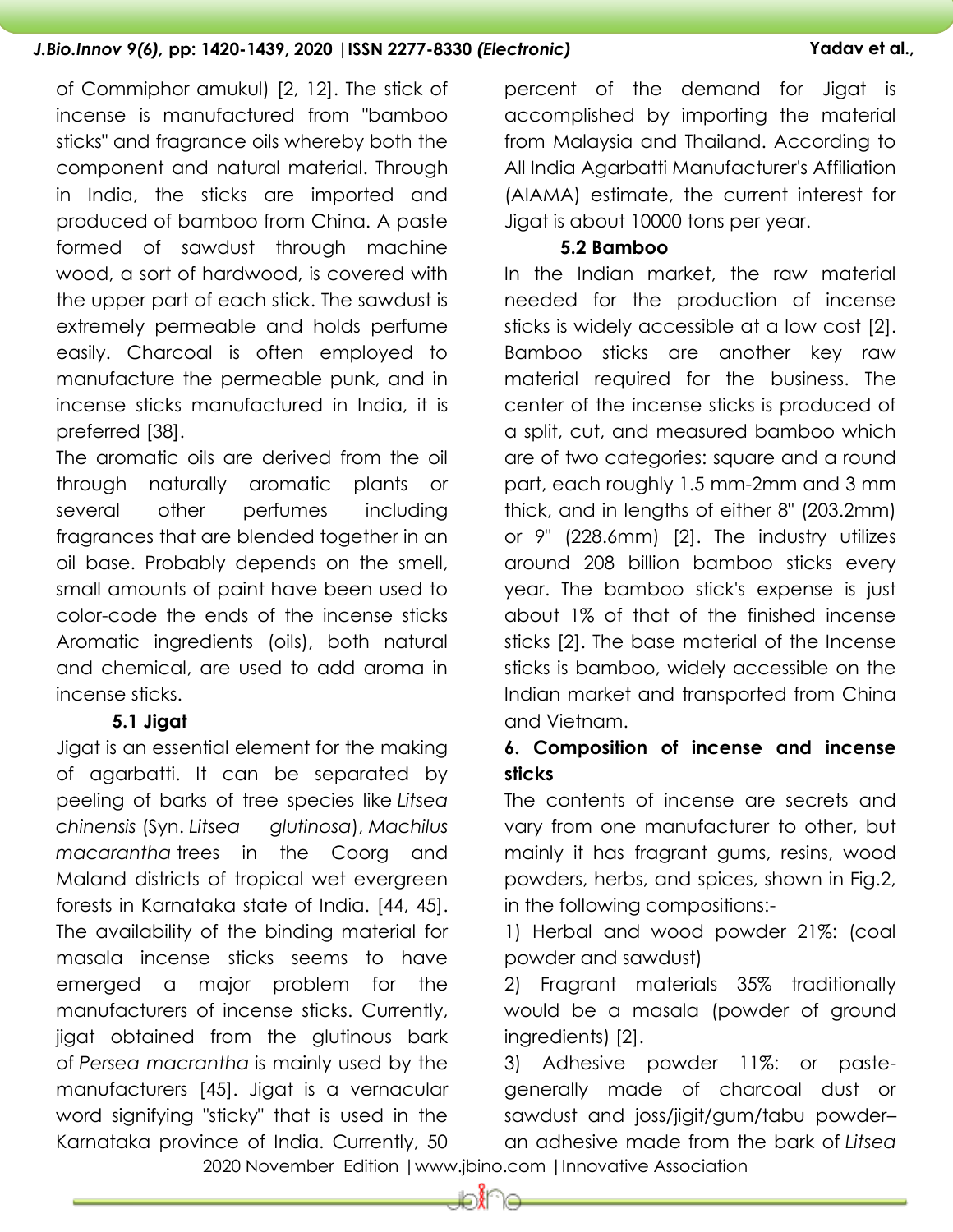*glutinosa* and other trees) [\[2\]](#page-14-1). In India, wood glue called patta or bummi powder or jigat powder is used.

4) Bamboo sticks 33%: by weight and generally have two different sizes, 7" and 10" inches.

Moreover, Indian incense stick manufacturers add 40% calcium phthalate

[\[38\]](#page-17-5) to reduce the particulate matter and gaseous products formed during incense sticks' burning [\[38\]](#page-17-5). Since incense sticks are fully burned, 1/3rd ash by weight of the ash is formed. About 60-70% weight of incense sticks comprises of hazardous material.



Incense sticks of about 75% are prepared of the modest quality containing just charcoal powder or low-quality sandalwood powder with a blend of 50% of "wood gun" powder [\[12\]](#page-15-1). Essential oils, refined resins, natural fixatives such as amber, musk, and civet are available together with synthetic aromatics in advanced varieties.

# **7. Evolution of incense and incense sticks in world**

Throughout the ancient century, the emergence of the incense sticks could be attributed to the burning of aromatic wood. Since achieved by mankind these fragrant incense sticks played a vital role in regular rituals and became more religious [\[33\]](#page-17-0). In most of the popular world"s religions, incense has performed a key role. The ancient religions linked the natural world with their gods. It was claimed that fragrant plant materials forced demons away and allowed the gods to come on the earth; they also had the realistic application of exiling unpleasant smell. The Old Testament, the Vedas, and several other ancient books document the consumption of incense sticks [\[46\]](#page-18-2). Incense sticks have been extensively found in various worship places since prehistoric times, such as churches, monasteries, mosques, and temples. During celebrations, ceremonies, and several everyday rituals in which it is said to worship ancestors, the Hindu, Buddhist, Taoist, and Shinto religions everyone use incense [\[47\]](#page-18-3).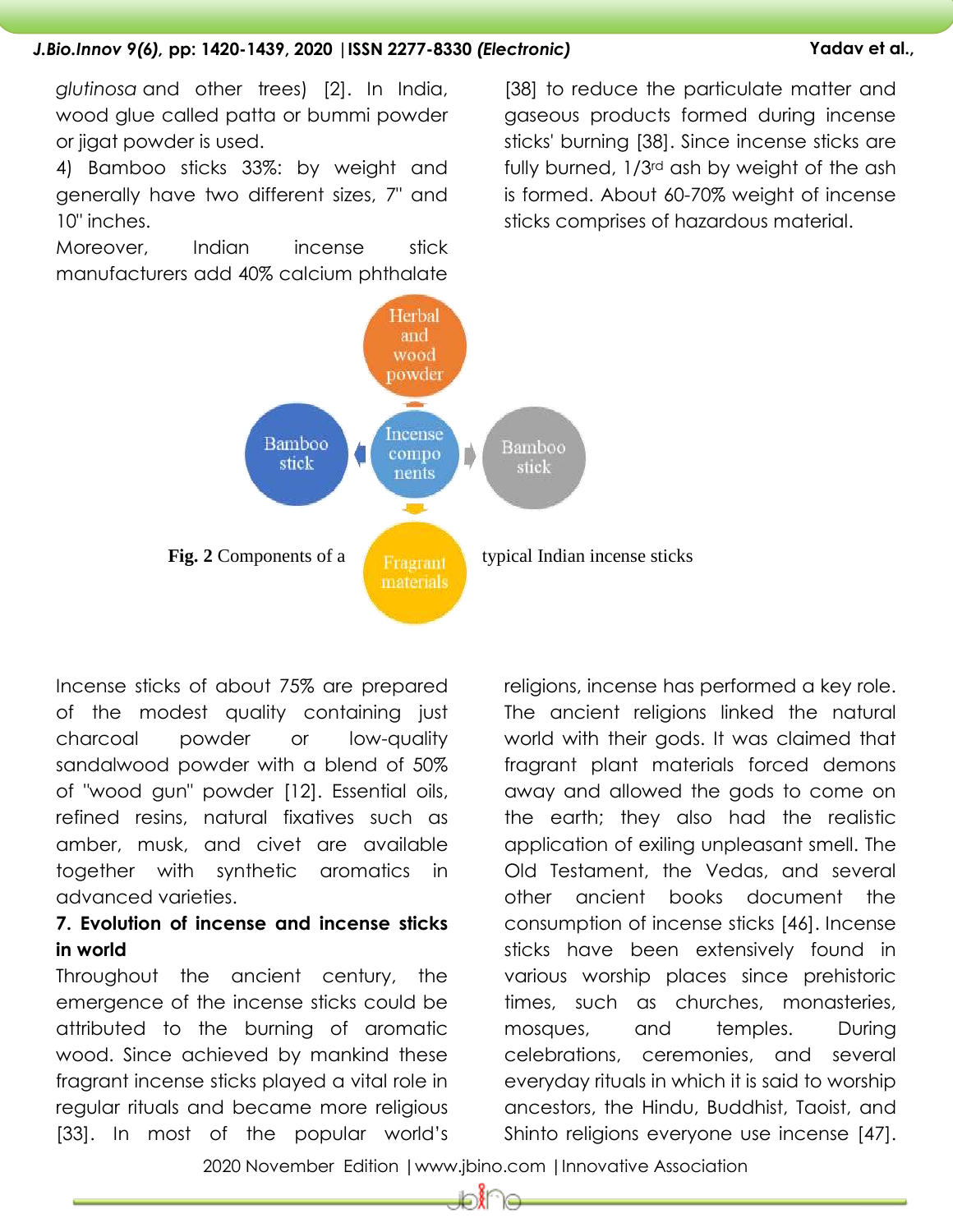Incense has been commonly seen in countries namely Greece, Japan, Egypt China and India throughout prehistoric days. Different countries have different beliefs about incense usage in other places, purposes, and events [\[22\]](#page-16-1). For instance, in India, the incense sticks usage includes worshipping the deity as it is considered a valuable greetings to the idols [\[48\]](#page-18-4). In addition, it is often assumed that the burning of incense as well as sticks of incense occupies the environment with divinity, which would be a tool for comfort and pureness of the mind. In moulds and burn-in designs, the Egyptians used to manufacture cosmetics and perfumes of incense combined with oils or unguents and mixed fresh herbs assumed to deliver better prosperity. During prayers and sideview mirrors have also been immersed Eastern services.[\[14\]](#page-15-3). **different religions**

ceremonies to visualize the gods, the Babylonians used incense; their preferences were resins from cypress, oak, and pine trees. While exorcisms and for rehabilitation, they often depended on incense[\[47\]](#page-18-3). Before the Babylonian exile (586-538 B.C.) they introduced incense into Israel; and since, both during the exile, incense has been part of ancient Jewish worship. In order to scare away spirits and to satisfy the gods, both the romans and Greeks employed incense. The ancient Greeks practiced many sacrificial rites and gradually started supplementing live offerings for the burning of incense. In South Asian countries, such as Japan, China, and Burma, incense as well as sticks of incense have a specialized purpose.

The custom of incense in Japan involved specific racks to hold kimonos, so that the smoke from burning incense could penetrate these folds of clothing. The

in incense fumes to subtly smell the fur. Clocks were created of sticks of incense; various scents from the sticks alerted those monitoring the time of the shifting hours. Incense was also used by the Chinese for different purposes, namely scenting clothing, fumigating books to eliminate bookworms, and scenting inks and documents. Sometimes the fan (an import from Japan into China) was made with sandalwood forming the ribs, so the movement of the fan would disperse the wood's fragrance. Further the Western Catholic Church and the Eastern Orthodox Church employed incense in services and ceremonies during Christianity. Incense has often been introduced more intensively in

# **8. Incense sticks and religious beliefs in**

Since ancient times, the incense burning and incense sticks is practiced by every religion and this custom is followed even today. In the world of technology, companies have also started various modified incense sticks in terms of aroma, flavor length, or e-incense sticks. Numerous companies have also come up with new incense ash collectors. From all the evidence, it is concluded that incense and incense sticks find a unique role in every religion that has been discussed in present review.

# **8.1 Hinduism**

 2020 November Edition |www.jbino.com |Innovative Association In Indian culture, incense sticks is recognized with lots of importance, all religions in within India use incense for worship purposes. The natural aromas of the incense can help to improve the mood and allow our minds to focus. It holds

⊫∩∦ില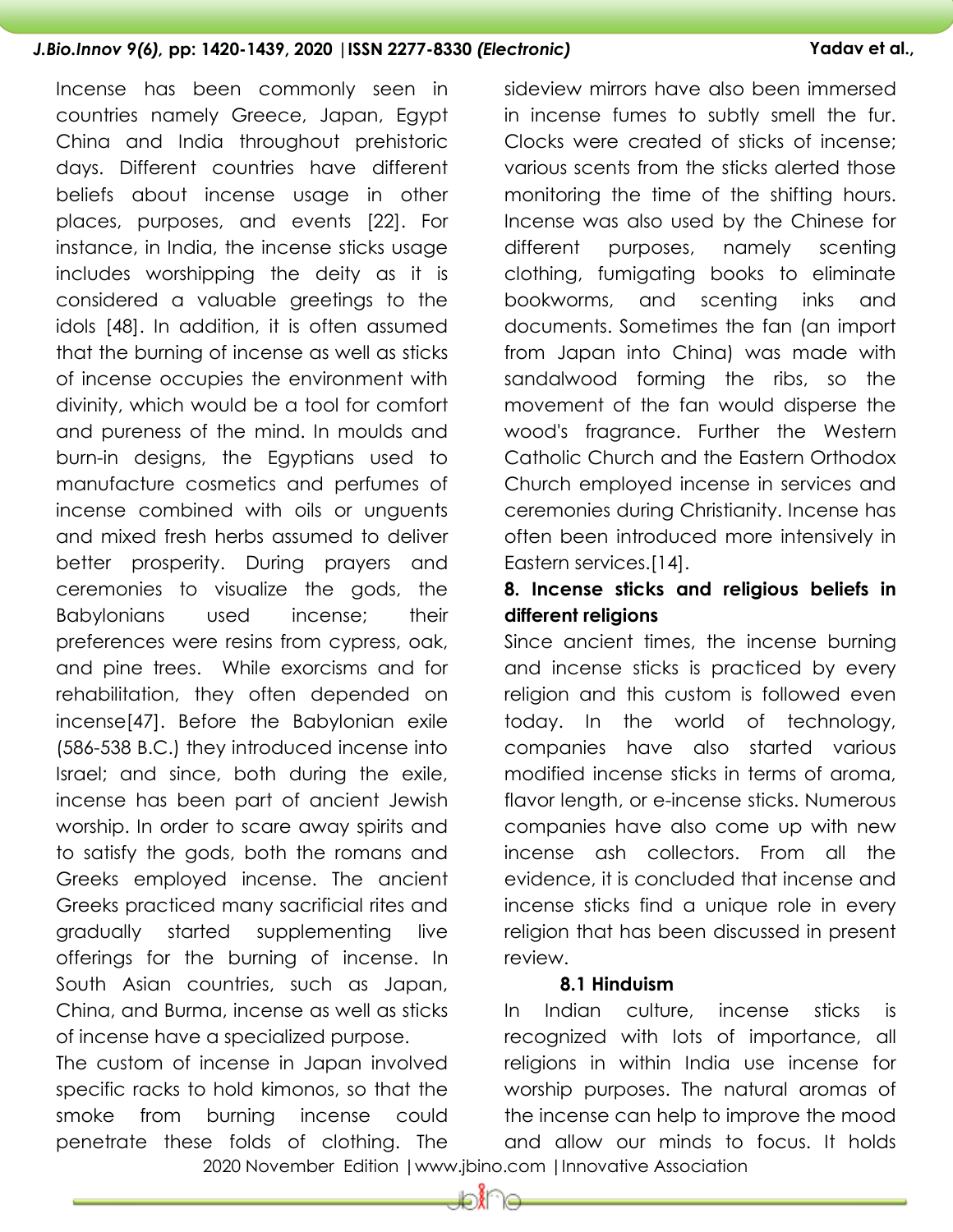specific importance within Hinduism, as incense sticks has been considered as a vital part of any Hindu custom. As in Hindu faith, no prayer session is properly accomplished despite using these soothing fragrant sticks. All Hindus are all familiar with the divine fragrances of the incense sticks. The ritual of burning incense is incredibly symbolic in Hinduism. Incense has now become an aroma that is synonymous with Indian culture. The brightly colored sticks and infatuating scents can be found all over the country from temples to households. During the ceremonies, the stick of incense is ignited to expel the unpleasant smell from the air. It provides an ideal environment for promising habits by emitting a pleasant scent in the air. When they emit fumes, they also work as organic disinfectants. It has some psychological advantages also, as the incense stick's fragrance has a healing power that soothingly has a positive effect on the mind. The calming impact relaxes the brain and aids in performing rituals with a better concentration in the prayers, which are offered with a calm mind that acts as a meditation process [\[49\]](#page-18-5).

The worshipers also display their reverence for the *"Panch Bhutas*", namely Earth, Water, Fire, Air, and Space, by lighting this spiritual stick. Bamboo and bamboo sticks are not found appropriate in Hinduism and are seldom used to produce incense sticks. The bamboo method originated in India even, as they do not use a bamboo core, is distinguished from Nepal, Tibet, and Japanese stick-making methods. Though the technique is employed in the west, particularly in America, it is strongly

associated with India. Incense has its spiritual values. This custom indicates the human virtue of giving up oneself for society [\[2\]](#page-14-1). In Hinduism, the incense sticks are utilized as air fresheners amid typical days and an integral part of every Hindu ceremony**.** 

### **8. 2 Christianity**

Christians, and before them, Jews started incense sticks used as part of their religious practice. A popular view in the late 1800s strongly argued the use of incense sticks to cover smells and prevent disease. Modern theories suggest that incense remembers a time of sacrifices, a part of religious expressions that symbolizes God's incorruptibility. The transformation of resin to smoke illustrates the change from the body to the soul. The act of "incensation" or "thurification" is an unspoken way to express the blessings of God, which comes upon them who approach him in the proper attitude of being unworthy of even raising eyes to heaven [\[36\]](#page-17-3). Early Christian churches used incense during the Eucharistic ceremony, in which it symbolized the ascent of the prayers of the faithful and merits of the saints. Later, incense was employed sporadically in the Church of England and used during divine worship, and processions have been continued [\[12\]](#page-15-1).

Incense has been used by many Christian gatherings since ancient times, especially in the Roman Catholic and Eastern Customary holy places, yet also in Anglican and Lutheran Holy places. Incense sticks might be utilized in Christian worship at the Eucharist festival, and at grave festivals of solemn celebrations of the Divine Office, particularly at Solemn

2020 November Edition |www.jbino.com |Innovative Association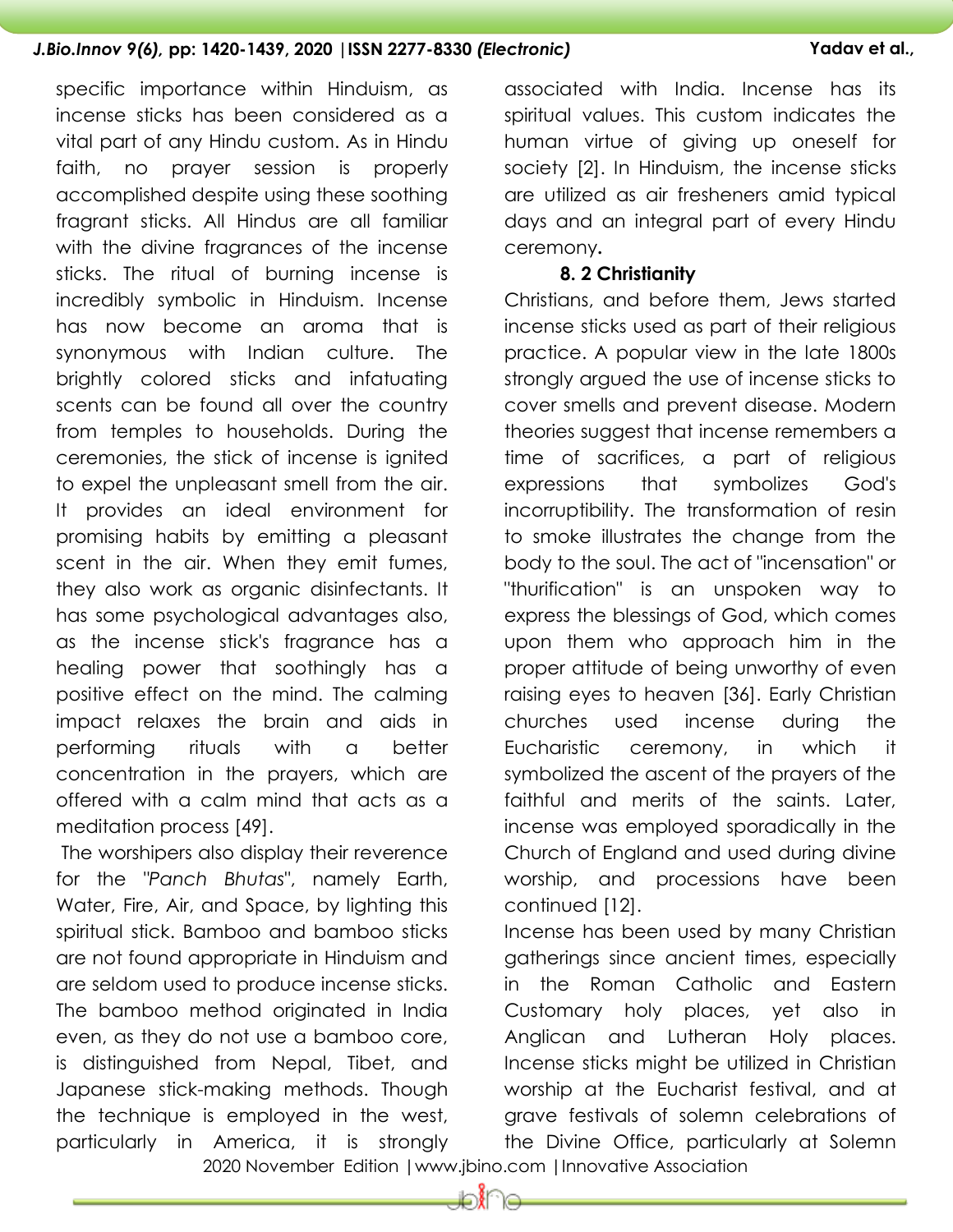Vespers. Several incense formulations are presently utilized, regularly with frankincense, myrrh, styrax, and copal or different aromatics. The smoke of burning incense is seen by a considerable lot of the Roman Catholic and Eastern Orthodox faith as an indication of faith prayer. By the fourth century A.D., the early Christians had incorporated incense burning into their practices, particularly the Eucharist when the ascending smoke was thought to carry prayers to heaven. They use a thurible, i.e., a kind of censer, for collecting the incense as it is burned. A server called a thurifer, sometimes helped by a "boat bearer", approach the individual directing the administration with a thurible with burning charcoals. Incense is taken from what is known as a "boat" and is generally honored with a prayer. The thurible is then closed and accepted by its chain and swung towards the individual or thing being incensed. Grains of favored incense is put in the Easter flame and the mausoleum of blessed sacrificial stones

# **8.3 Importance of incense sticks and incense in Jews**

Ketoret was the incense offered in the Temple in Jerusalem and is stated in the Book of Exodus as a mixture of stacte, onycha, galbanum, and frankinc ense [\[21\]](#page-16-0).

# **8.4 Importance of incense sticks and incense in Islam**

Incense burners were no novel vessels brought to meet Islamic social life. Although on a fundamental level, as opposed to luxurious lifestyles, Islam does not forestall incense utilization. During the main hundreds of years, the prominence incense is best shown by the prolonged

legalistic feelings communicated in the Hadith writing [\[50\]](#page-18-6). The significant utilization of incense was not without impact upon Islamic individuals' business exercises. The incense burner is now and again distributed piece in the Islamic Department of the Staatliche Museen in Berlin, which is said to be found in the remnants of al-Rayy. Burning Arabian incense (Bakhour) is a typical practice in the Middle East and Arabian Gulf. All prophets used Bakhour and the prophet Mohammed (S.A.W.) and his companions regularly and mostly on Fridays. This tradition was started in Arabia and subsequently spread in the vast territory of the Muslim world. It is believed that the Holy Prophet said, "agarwood is a trenchant item of paradise. He also divulged the various healing properties of agarwood, specified to Hindi Oud, and its efficacy in treating pleurisy. It is used to Purify Kaaba and the Tahfidh graduation ceremony. As claimed in Hadith of Prophet, Angels love incense smell and hate repugnant odor. Bakhour is usually fume in a Mabkhara (traditional incense burner), accustomed in several Arab countries to pass Bakhour during majlis, particularly on Jumma (Friday) or to await guests [\[51\]](#page-18-7). The incense burners brought in Arabic mijnmar for comparing the needs of different layers of refined social orders. Although Arabian incense is a typical social practice in the Arabian Gulf, especially inside the home, there is a significant hole of information about the substance of the smoke discharged into the environment [\[51\]](#page-18-7). Incense, Myrrha, is used for custom cleaning and to destroy the evil and antagonism. Numerous substances are utilized to create incense,

2020 November Edition |www.jbino.com |Innovative Association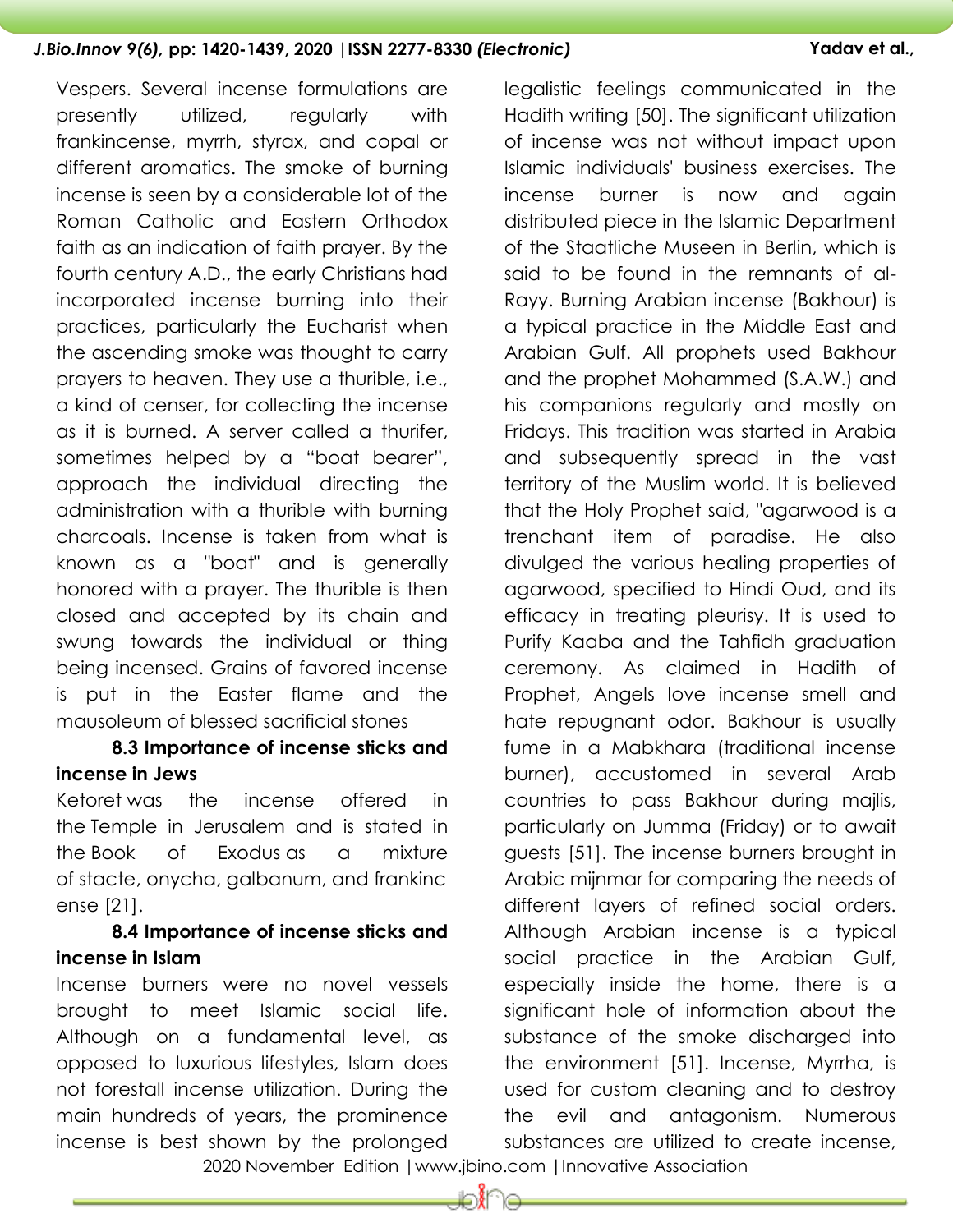including Oud, frankincense, aromatic wood, herbs, blossoms, fundamental oils, and fragrances. In most Arab nations, the most generally utilized incense is Oud, broadly used by numerous individuals [\[51\]](#page-18-7). The Oud tree is known as the *Aquilaria agallocha*, which has, at any rate, 15 types of Aquilaria and is otherwise called lignum aloe, agarwood, and hawk wood [\[52\]](#page-18-8). The fragrances of the agarwood known as Oud are essential in Saudi Arabia and the United Arab Emirates. Middle Eastern Oud is a characteristic indoor aroma, particularly in wedding parties and different functions [\[22\]](#page-16-1). It is likewise used to aroma dress and home and to terminate the tenuous smell of smoke, pet and cooking smell. Bakhour is one of the most well-known wellsprings of indoor smoke in the Arabian Gulf area. People are presented on a week by week premise in many homes [\[53\]](#page-18-9). Bakhour can shift in the arrangement, yet it ordinarily contains a wide assortment of regular fixings, such as agarwood, woodchips, musk, and sandalwood that are absorbed scented oils. In most Arab countries, incense is burned in scented chips or blocks called bakhoor, which is used specifically on weddings or on Fridays or generally to perfume the house.

# **8.5 Buddhism, Taoism, and Shinto in Asia**

Incense sticks are also termed as joss sticks, especially in East Asia, South Asia, and Southeast Asia [\[40\]](#page-17-7). Incense has played an important role in East Asian Buddhist services and rituals and those of Chinese Taoist and Japanese Shinto places of worship. The use of Incense use in religious ceremonies was first introduced in China.

In the long run, it shifted to Korea, Japan, and Vietnam. Incense burning is a typical Chinese religious custom in Chinese culture, along with Taoism and Buddhism. It is considered a technique for decontaminating the environment and delivering the Buddhist Alamkaraka (Realm of Adornment). In Chinese Taoist and Buddhist temples, the internal spaces are scented with thick coiled incense, either dangling from the roof or on unique stands. Worshipers at the temple's lights and burn incense sticks in substantial packs, which they wave while bowing to the statues or plaques of a God. Individual stick of incense is then vertically put into individual censer situated before the statues or plaques either independently or in threes, depending upon the status of the divinity or the person's sentiments.

# **9. Origin and history of incense and incense sticks in different parts of the world**

**9.1 History of incense sticks in India** Indian Ayurveda medical system has given the base of the current and the most sorted out method for the incense sticks making system, and that is still in practice. The Rig Veda and the Atharva-Veda are held as excellent sources to gather insights regarding the old history of incense sticks. The first phase belonging to Ayurveda manages the utilization of medications, where incense was used as a therapeutic tool for healing purposes. During that time, Hinduism understood the noteworthiness and made full utilization of incense, and continued to turn into a piece of Buddhism in India [\[54\]](#page-19-0). During that time, the status of the Indian incense was achieved an invaluable position. It was the incense sticks that met the source to reach China.

2020 November Edition |www.jbino.com |Innovative Association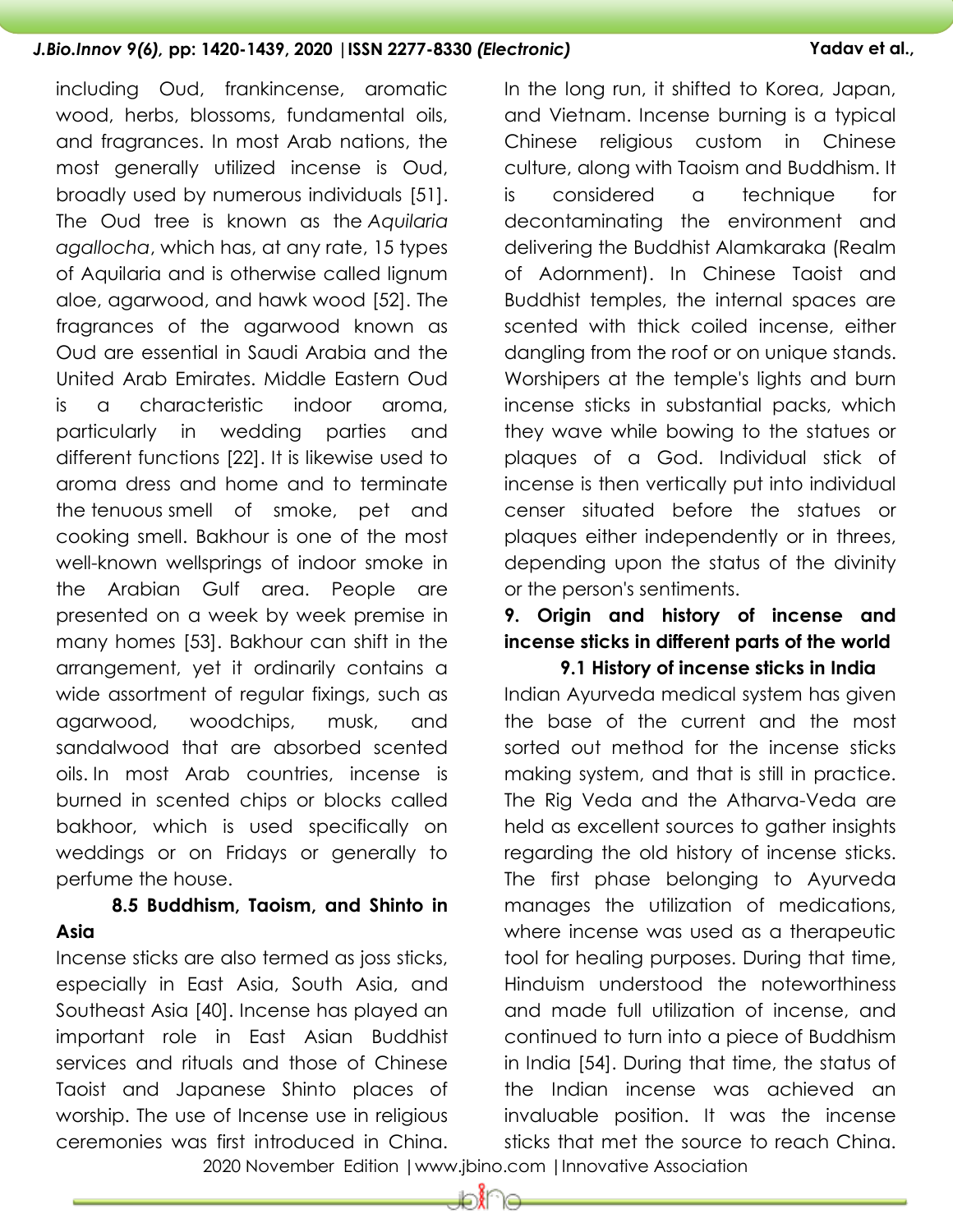As, per the facts, the Buddhist priests were the principal experts around 200 CE. They obtained the method of incense production in the beginning periods [\[9\]](#page-14-8).

# **9. 2 History and origin of incense and incense sticks in China**

For over two thousand years, the Chinese have used incense in religious ceremonies, ancestor veneration, traditional Chinese medicine, and daily life [\[55\]](#page-19-1). With the introduction of Buddhism, China came calibrated incense sticks and incense clocks [\[55\]](#page-19-1). Incense stick burning is an everyday practice in traditional Chinese religion. Among ethnic Chinese and Chinese influenced communities, incense stick is burned traditionally before a home or business threshold, before the picture of a Chinese popular religion divinity or spirit of place, or in small and humble or large and elaborate shrine found at the main entrance to every village [\[40\]](#page-17-7). Here, the God of the earth is entrusted with the hope to bring wealth and health to the village. They can also be burned in front of the door or window as a gift to heaven or spirit. In some areas of China, incense sticks are used as timing devices. The use of these aroma timers has spread from Buddhist monasteries to Chinese secular societies.

There are several types of incense sticks or incense used for different purposes or on festive days in China. The significant differences in Chinese and other countries" incenses are that the Chinese incense has variable shapes and sizes [\[17,](#page-15-7) [56\]](#page-19-2). The Chinese prefer the process of extruding the incense mix through a kind of sieve to form straight or curled strands, like small noodles, that can then be dried and burned [\[57\]](#page-19-3). Extruded pieces left to dry as straight sticks

of incense are called joss sticks [\[35\]](#page-17-2). Incense paste is also shaped into characters from the Chinese alphabet or into maze-like shapes that are formed. Many of them are long and thin and are of different colour like yellow, red, and, more rarely, black. Thicker sticks are used for special ceremonies, such as funerals. Spiral incense is also used regularly, which is found hanging above temple ceilings with long burning time [\[58\]](#page-19-4). The neighbouring countries of China including Taiwan, Singapore, or Malaysia, celebrates the Ghost Festival [\[59\]](#page-19-5). In such type of festival there is a tradition of lighting a large, pillarlike dragon incense sticks which in turn generate so much smoke and heat that they are only burned outside [\[59,](#page-19-5) [60\]](#page-19-6).

The elemental composition of Chinese incense sticks is comprised of the two most essential ingredients i.e., agarwood (*chénxiāng*) and sandalwood (*tánxiāng*) [\[61\]](#page-19-7). Chinese incense sticks are generally used without aroma or only the slightest trace of jasmine or rose. It is the smoke, not the scent, which is essential in conveying the divine prayers to heaven. They are composed of the dried powdered bark of a non-scented species of cinnamon native to Cambodia, *Cinnamomum cambodianum*. Though they contain no sandalwood, they often include the Chinese character for sandalwood on the label, as a generic term for incense. Some Buddhists use highly scented Chinese incense sticks [\[9\]](#page-14-8). These are often quite expensive due to the use of large amounts of sandalwood, agarwood, or floral scents [\[55\]](#page-19-1). The sandalwood used in Chinese incenses does not come from India. Incense burners, which are

2020 November Edition |www.jbino.com |Innovative Association

ക്∩ല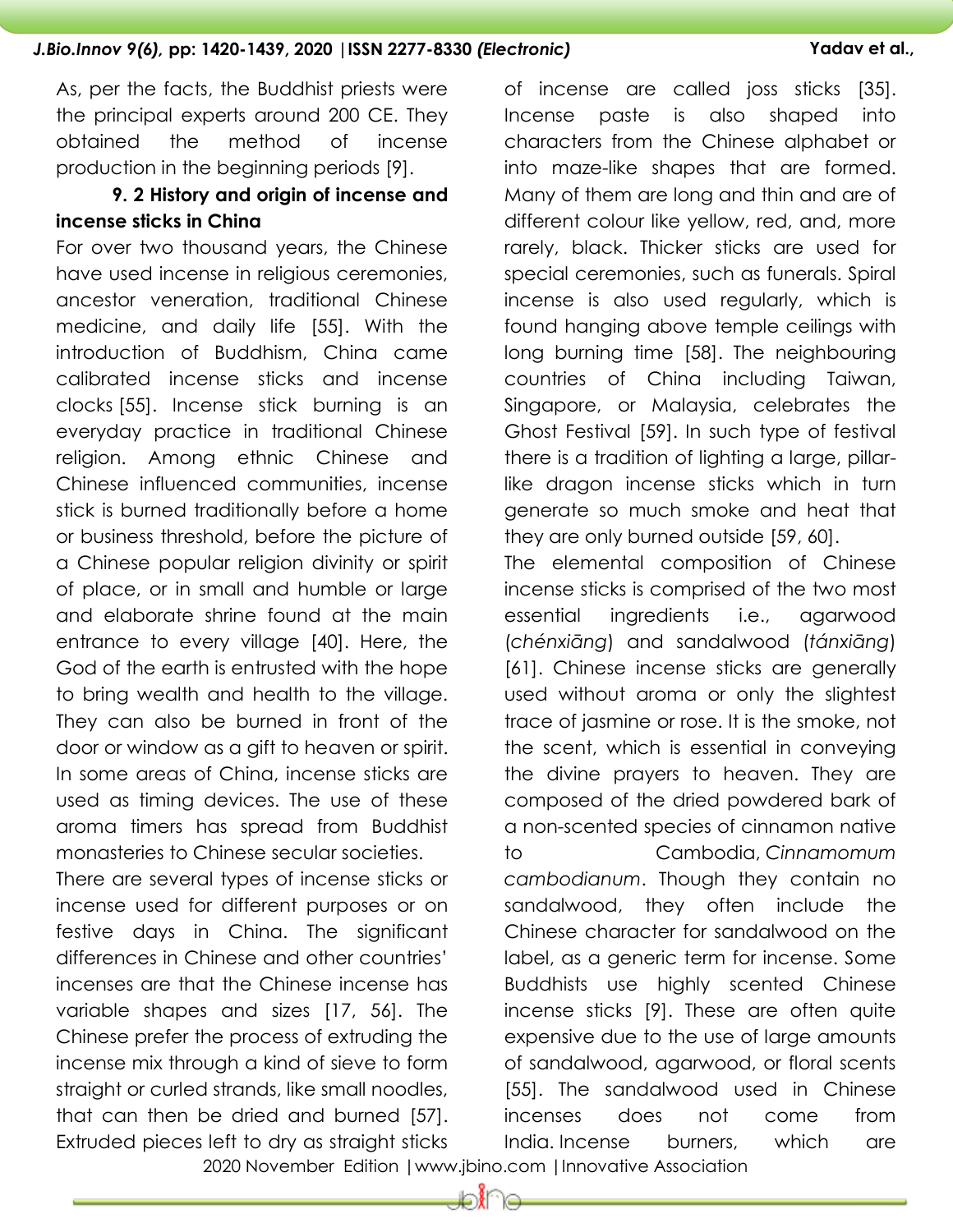containers made of metal or pottery, were first used in China as early as 2,000 B.C. and became an art form during China's Han dynasty (206 B.C.-220 A.D.) [\[62\]](#page-19-8). These burners had pierced lids to allow the smoke and scent to escape. The designs from this period through the Ming dynasty (1368-1644) became omate increasingly with smoke-breathing dragons and other imaginative creations.

# **9.3 History and origin of incense and incense sticks among Tibetans**

Tibetan incense refers to a common type of incense found in Tibet, Nepal, and Bhutan. These incenses have a characteristic "earthy" scent to them. Ingredients vary from cinnamon, clove, and juniper, to Kusum flower, ashwagandha, or sahi jeera. Many Tibetan incenses are thought to have medicinal properties. Their recipes come from ancient Vedic texts that are based on even older Ayurvedic medical texts. The recipes have remained unchanged for centuries [\[10\]](#page-15-6).

# **9.4 History and origin of incense and incense sticks among Japanese**

In Japan, the ancient stories of aromatherapy include art, culture, history, and rituals. It is often in sharp contrast to some indistinguishable features from music, literature, and art. Incense burning may happen inside the tea function. The specialty of incense appreciation, or Kohdo [\[14\]](#page-15-3), is mostly practiced as different forms of artistic expression in the tea ceremony, and generally inside a tea room of conventional Zen design. Agarwood (Jinkō) and sandalwood (Byakudan) are the two most basic and essential ingredients in Japanese incense

[\[22\]](#page-16-1). Agarwood is known as "Jinkō" in Japan, which deciphers as "incense that sinks in the water" because of the resin's weight in the wood. Sandalwood is one of the most calming incense ingredients and is perfect for meditation [\[2\]](#page-14-1) and often also used in the Japanese tea ceremony [\[63\]](#page-19-9). Another essential ingredient in Japanese incense is kyara, which is also a kind of agarwood [\[19,](#page-15-9) [25\]](#page-16-4). Japanese incense companies" categorized agarwood into six types depending on the region obtained and properties of the agarwood [\[22\]](#page-16-1). In Japanese Shinto altars and Buddhist temples, the incense sticks are placed horizontally into censers on top of the ash since incense sticks commonly lack a supporting core center [\[9\]](#page-14-8). While there are several Buddhist sects of Japan which uses a censer called egōro, which are usually made of brass with a long handle and no chain. Here they don"t use charcoal, rather uses makkō powder which is lit, and the incense mixture is burned on top [\[64\]](#page-19-10). This method is known as sonae-kō (religious burning).

### **10. Conclusion**

Burning of incense and incense sticks is a common practice across the whole globe. In different religions and parts of the world incense and incense sticks are used in different forms i.e. varying from powder, cone, ropes, paper or sticks. Their size and shape might have varied in religion to religion and parts of the world but the aim was to worship the deity, elimination of bad energy and fill the environment with positive energy. While their recent modifications, they have been used as an insect repellant. From, the religious literature it has been found that incense

2020 November Edition |www.jbino.com |Innovative Association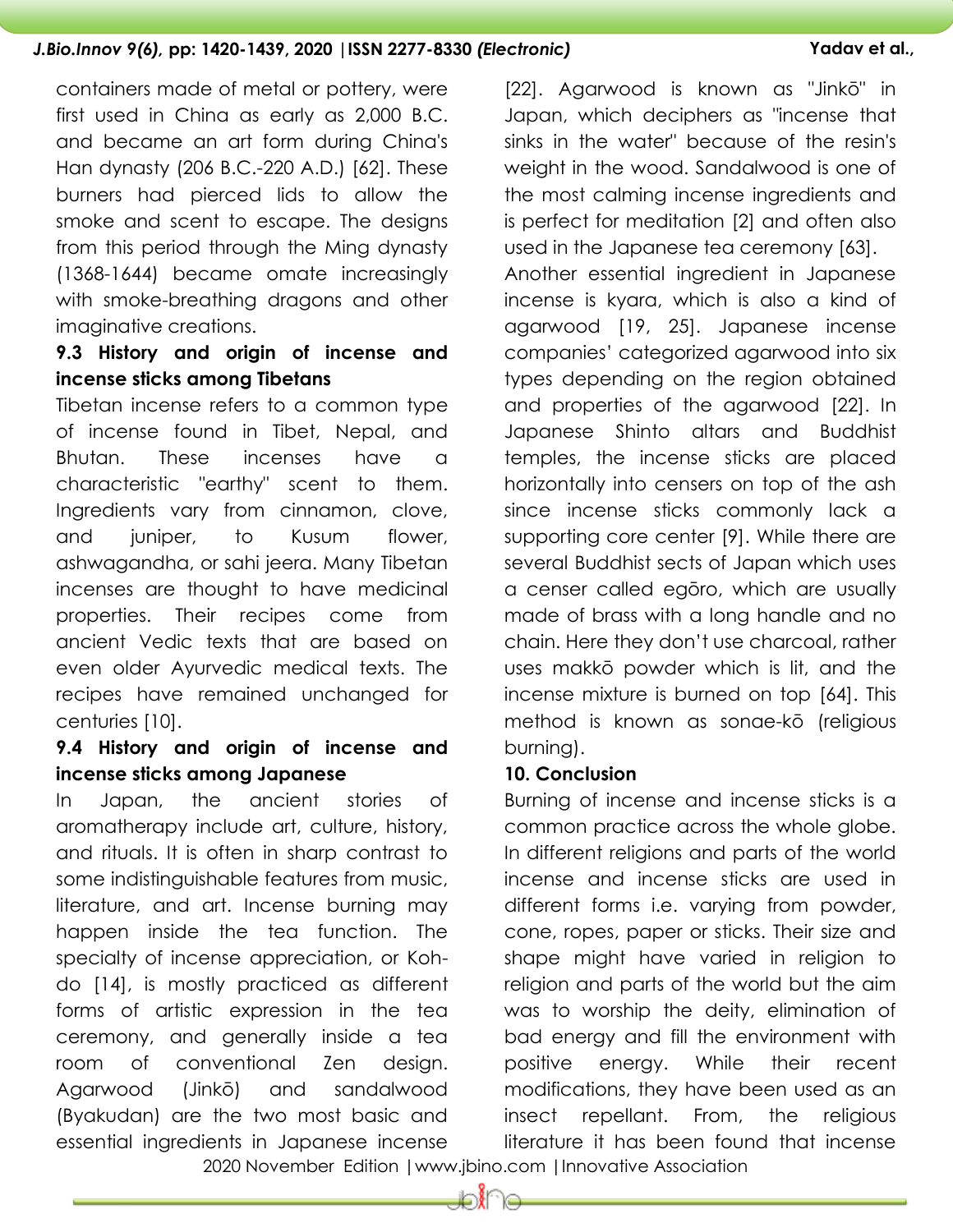and incense sticks were used from ancient times only. The present review highlights the importance of incense sticks in religious processes across the world.

### **REFERENCES**

- <span id="page-14-0"></span>Yang, T.-T., T.-S. Lin, and M. Chang, *Characteristics of Emissions of Volatile Organic Compounds from Smoldering Incense.* Bulletin of environmental contamination and toxicology, 2007. **78**(5): p. 308-13.
- <span id="page-14-1"></span>2. Yadav, V.K., P. Kumar, H. Kalasariya, N. Choudhary, B. Singh, G. Gnanamoorthy, N. Gupta, S.H. Khan, and A. Khayal, *The Current Scenario of Indian Incense Sticks Market and Their Impact on the Indian Economy.* Indian Journal of Pure & Applied Biosciences, 2020. **8**(3): p. 627-636.
- <span id="page-14-2"></span>3. See, S. and R. Balasubramanian, *Characterization of fine particle emissions from incense burning.* Building and Environment, 2011. **46**(5): p. 1074-1080.
- <span id="page-14-3"></span>4. Raut, A.B., A.N. Shah, S. Polshettiwar, and B.S. Kuchekar, *Preparation and evaluation of antimicrobial herbal based incense sticks for fumigation against infectious bacteria.* Journal of Chemical and Pharmaceutical Research, 2011. **3**(4): p. 707-712.
- <span id="page-14-4"></span>5. Jetter, J., Z. Guo, J. McBrian, and M. Flynn, *Characterization of emissions*

*from burning incense.* The Science of the total environment, 2002. **295**((1- 3)): p. 51-67.

- <span id="page-14-5"></span>6. Ritchie, S., C. Williams, and B. Montgomery, *Field evaluation of New Mountain Sandalwood Mosquito Sticks and New Mountain Sandalwood Botanical Repellent against mosquitoes in North Queensland, Australia.* Journal of the American Mosquito Control Association, 2006. **22**(1): p. 158-60.
- <span id="page-14-6"></span>7. Hsueh, H.T., T.-H. Ko, W. Chou, W. Hung, and H. Chu, *Health risk of aerosols and toxic metals from incense and joss paper burning.* Environmental Chemistry Letters, 2011. **10**(1): p. 79–87.
- <span id="page-14-7"></span>8. Ji, X., O. Le Bihan, O. Ramalho, C. Mandin, B. D"Anna, L. Martinon, M. Nicolas, D. Bard, and J.C. Pairon, *Characterization of particles emitted by incense burning in an experimental house.* Indoor air, 2010. **20**(2): p. 147-58.
- <span id="page-14-8"></span>9. Qin, Z., Y. Song, and Y. Jin, *Green Worship: The Effects of Devotional and Behavioral Factors on Adopting Electronic Incense Products in Religious Practices.* International journal of environmental research and public health, 2019. **16**(19): p. 3618.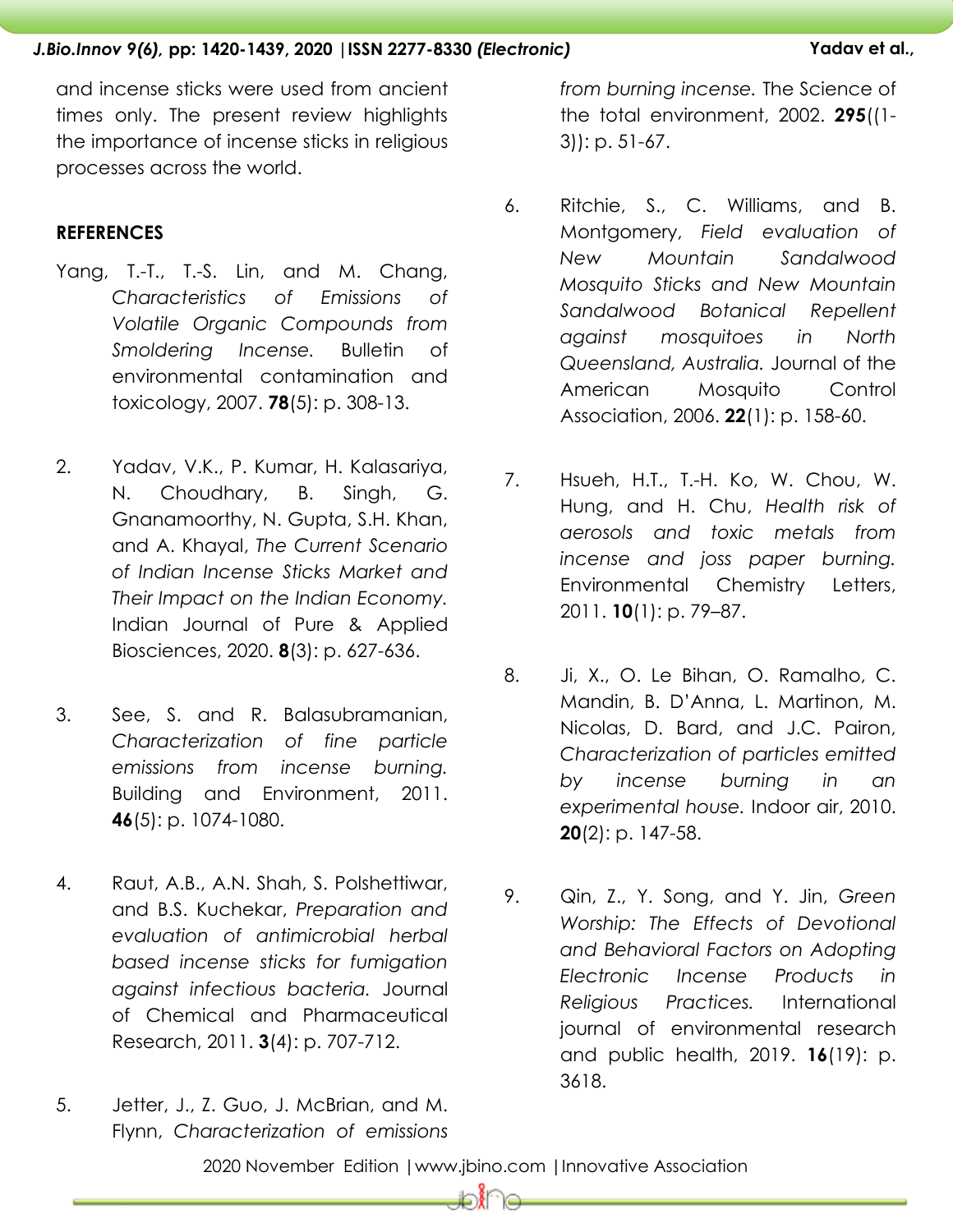- <span id="page-15-6"></span>10. Lin, T.-C., G. Krishnaswamy, and D.S. Chi, *Incense smoke: clinical, structural and molecular effects on airway disease.* Clinical and molecular allergy : CMA, 2008. **6**(3): p. 3-6.
- <span id="page-15-0"></span>11. Sillar, B., *Dung by Preference: The Choice of Fuel as an Example of how Andean Pottery Production is Embedded within Wider Technical, Social, and Economic Practices.* Archaeometry, 2007. **42**(1): p. 43-60.
- <span id="page-15-1"></span>12. Virendra Kumar Yadav, B. Singh, and N. Choudhary, *Characterization of Indian Incense Stick Powders for their Physical, Chemical and Mineralogical Properties* World Journal of Environmental Biosciences 2020. **9**(1): p. 39-43
- <span id="page-15-2"></span>13. Elsayed, Y., S. Dalibalta, I. Gomes, N. Fernandes, and F. Alqtaishat, *Chemical composition and potential health risks of raw Arabian incense (Bakhour).* Journal of Saudi Chemical Society, 2016. **20**(4): p. 465-473.
- <span id="page-15-3"></span>14. Moeran, B., *Making Scents of Smell: Manufacturing and Consuming Incense in Japan.* Human Organization, 2009. **68**(4): p. 439-450.
- <span id="page-15-4"></span>15. Mukunda, H., J. Basani, H. Shravan, and B. Philip, *Smoldering combustion of "incense" sticks - Experiments and modeling.* Combustion Science and

Technology, 2007. **1796**(6): p. 1113- 1129.

- <span id="page-15-5"></span>16. Sowndhararajan, K. and S. Kim, *Influence of Fragrances on Human Psychophysiological Activity: With Special Reference to Human Electroencephalographic Response.* Scientia pharmaceutica, 2016. **84**(4): p. 724-751.
- <span id="page-15-7"></span>17. Wei See, S., R. Balasubramanian, and U.M. Joshi, *Physical characteristics of nanoparticles emitted from incense smoke.* Science and Technology of Advanced Materials, 2016. **8**(1-2): p. 25-32.
- <span id="page-15-8"></span>18. Alabdouli, A., D. Alao, and T. Jiaganesh, *"Bakhoored" recurrent carbon monoxide poisoning from burning incense.* The Journal of Emergency Medicine, 2020. **58**(5): p. 848.
- <span id="page-15-9"></span>19. Ota, K., *Incense and Japanese Culture.* Journal of Japan Association on Odor Environment, 2008. **39**(42): p. 169-185.
- <span id="page-15-10"></span>20. Dalibalta, S., Y. Elsayed, F. Alqtaishat, I. Gomes, and N. Fernandes, *A health risk assessment of Arabian incense (Bakhour) smoke in the United Arab Emirates.* Science of The Total Environment, 2015. **511**: p. 684– 691.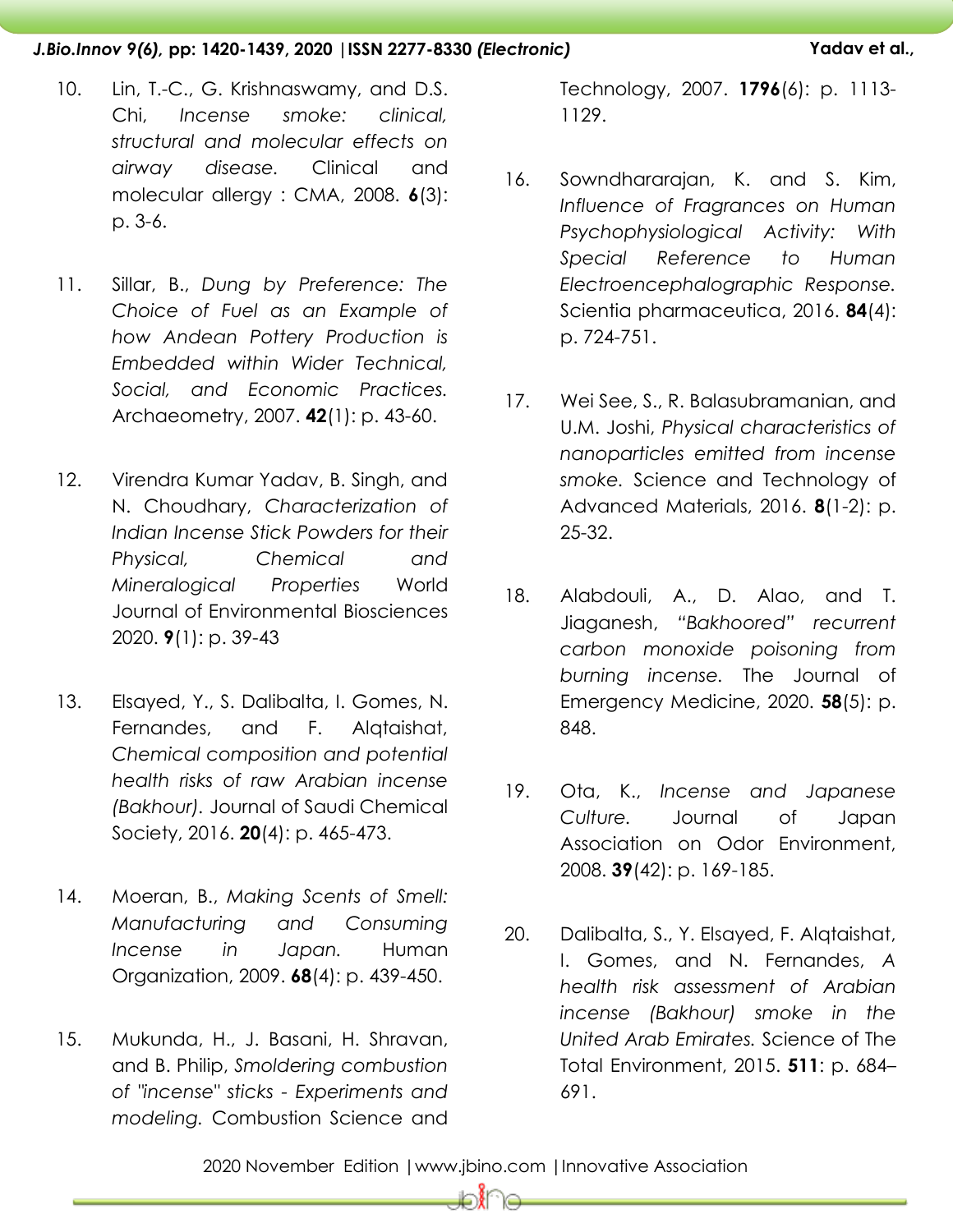- <span id="page-16-0"></span>21. Ben-Yehoshua, S., C. Borowitz, and L. Hanus, *Frankincense, Myrrh, and Balm of Gilead: Ancient Spices of Southern Arabia and Judea.* Horticultural Reviews, 2012. **39**(1): p. 1-76.
- <span id="page-16-1"></span>22. López-Sampson, A. and T. Page, *History of Use and Trade of Agarwood.* Economic Botany, 2018. **72**(1): p. 107-129.
- <span id="page-16-2"></span>23. Abdulwahab, A., *Arabian incense exposure among Qatari asthmatic children. A possible risk factor.* Saudi medical journal, 2007. **28**(3): p. 476-8.
- <span id="page-16-3"></span>24. Harrak, A., *The Incense Burner of Takrit.* Eastern Christian Art, 2006. **3**: p. 47-52.
- <span id="page-16-4"></span>25. Takiura, K., A. Yamaji, K. Iwasaki, and H. Yuki, *Analysis of Japanese incense sticks by gas chromatography.* Bunseki kagaku, 1973. **22**(7): p. 916- 918.
- <span id="page-16-5"></span>26. Višić, B., E. Kranjc, L. Pirker, U. Bačnik, G. Tavcar, S. Skapin, and M. Remskar, *Incense powder and particle emission characteristics during and after burning incense in an unventilated room setting.* Air Quality, Atmosphere & Health, 2018. **11**: p. 649–663.
- <span id="page-16-6"></span>27. Al-Rawas, O., A. Al-Maniri, and B. Al-Riyami, *Home exposure to Arabian*

*incense (bakhour) and asthma symptoms in children: A community survey in two regions in Oman.* BMC pulmonary medicine, 2009. **9**(23): p. 23.

- <span id="page-16-7"></span>28. Niebler, J., *Incense Materials*, in *In: Buettner A. (eds) Springer Handbook of Odor.* , J. Niebler, Editor. 2017, Springer Handbooks. Springer, Cham. . p. 13-14.
- <span id="page-16-8"></span>29. Tse, L.A., I.T.-S. Yu, H. Qiu, J.S.K. Au, and X.-R. Wang, *A case-referent study of lung cancer and incense smoke, smoking, and residential radon in Chinese men.* Environmental health perspectives, 2011. **119**(11): p. 1641-1646.
- <span id="page-16-9"></span>30. Ino, H. and M. Ishikawa, *On the Burning of the Incense Stick.* Journal of the Meteorological Society of Japan. Ser. II, 1942. **20**(11): p. 418- 423.
- <span id="page-16-10"></span>31. Lin, T.-S. and M. Shen, *Trace Metals in Chinese Joss Stick Smoke.* Bulletin of environmental contamination and toxicology, 2003. **71**(1): p. 135-41.
- <span id="page-16-11"></span>32. Croxford, B. and D. Kynigou, *Carbon Monoxide Emissions from Joss or Incense Sticks.* Croxford, B. and Kynigou, D. (2005) Carbon monoxide emissions from joss or incense sticks. Indoor and Built Environment, 14 (3- 4). pp. 277-282. ISSN 1420326X, 2005. **14**((3-4)): p. 277-282.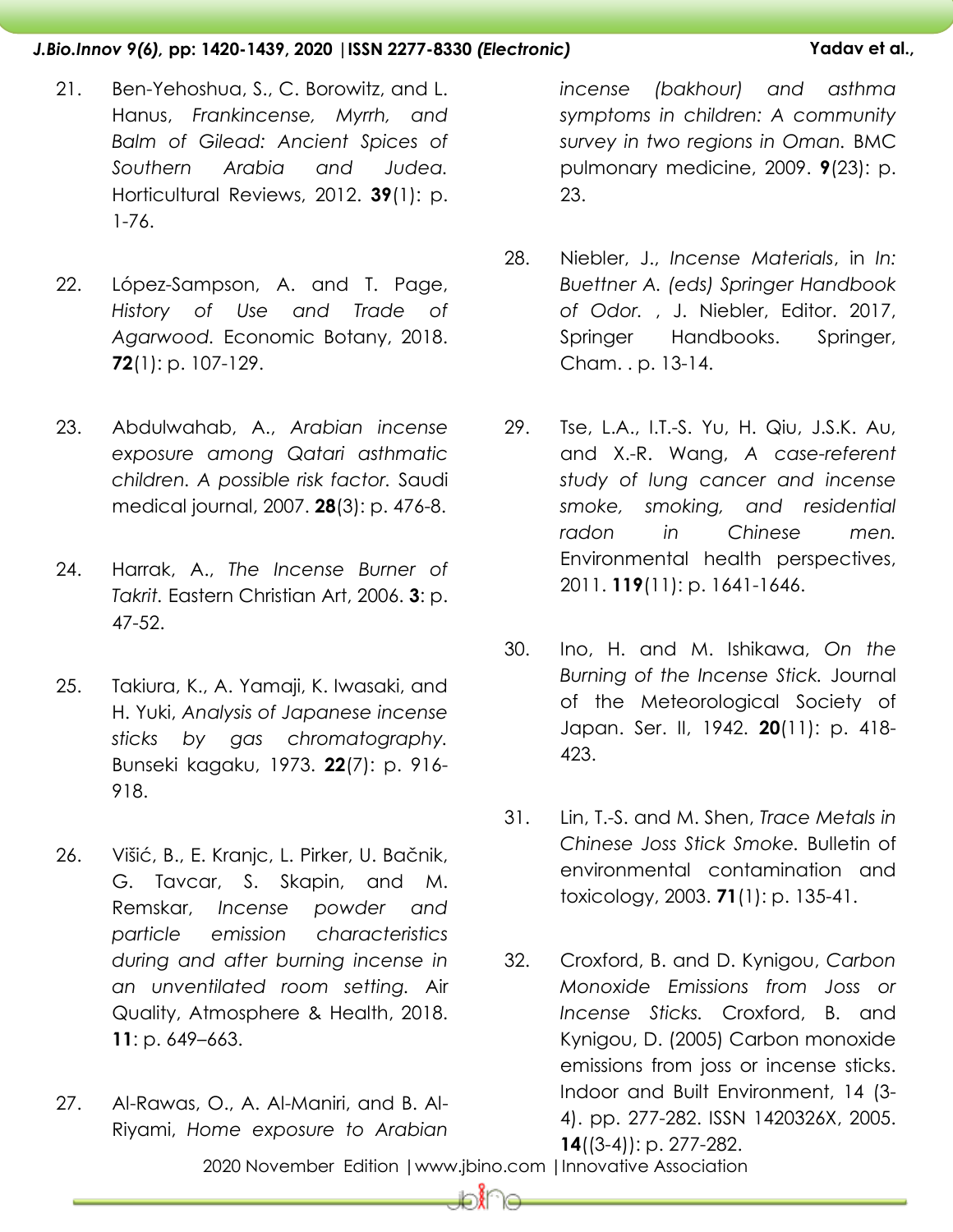- <span id="page-17-0"></span>33. Ramya, H.G., V. Palanimuthu, and R. Dayanandakumar, *Patchouli in fragrances-incense stick production from patchouli spent charge powder.* Agricultural Engineering International: CIGR Journal, 2013. **15**: p. 187-193.
- <span id="page-17-1"></span>34. Lin, H.-Y., D.-J. Hsu, and J.-S. Su, *Particle Size Distribution of Aromatic Incense Burning Products.* International Journal of Environmental Science and Development, 2015. **6**(11): p. 857- 860.
- <span id="page-17-2"></span>35. Siripanich, S., W. Siriwong, P. Keawrueang, M. Borjan, and M. Robson, *Incense and Joss Stick Making in Small Household Factories, Thailand.* The international journal of occupational and environmental medicine, 2014. **5**(3): p. 137-45.
- <span id="page-17-3"></span>36. Kenna, M., *Why does incense smell religious?: The anthropology of smell meets Greek Orthodoxy.* Journal of Mediterranean Studies, 2005. **15**(1): p. 51-70.
- <span id="page-17-4"></span>37. Suvachittanont, W. and R. Sangsirimongkolying, *Raw Material Management of Community Incense Production through Sufficiency Economy Philosophy.* Procedia - Social and Behavioral Sciences, 2013. **91**(2013): p. 697-702.
- <span id="page-17-5"></span>38. Yadav, V.K., K.K. Yadav, G. Gnanamoorthy, N. Choudhary, S.H. Khan, N. Gupta, H. Kamyab, and Q.- V. Bach, *A novel synthesis and characterization of polyhedral shaped amorphous iron oxide nanoparticles from incense sticks ash waste.* Environmental Technology & Innovation, 2020. **20**: p. 101089.
- <span id="page-17-6"></span>39. Yadav, V.K. and M.H. Fulekar, *The current scenario of thermal power plants and fly ash: production and utilization with a focus in India.* International Journal of Advance Engineering and Research Development 2018. **5**(4): p. 768-777.
- <span id="page-17-7"></span>40. Staub, P., M. Geck, and C. Weckerle, *Incense and ritual plant use in Southwest China: A case study among the Bai in Shaxi.* Journal of ethnobiology and ethnomedicine, 2011. **7**(1): p. 43.
- <span id="page-17-8"></span>41. Sarkic, A. and I. Stappen, *Essential Oils and Their Single Compounds in Cosmetics—A Critical Review.* Cosmetics, 2018. **5**(1): p. 11.
- <span id="page-17-10"></span><span id="page-17-9"></span>42. Archier, P. and C. Vieillescazes, *Characterisation of various geographical origin incense based on chemical criteria.* Analusis, 2000. **28**(3): p. 233-237.
- 2020 November Edition |www.jbino.com |Innovative Association 43. Morikawa, T., H. Matsuda, and M. Yoshikawa, *A Review of Antiinflammatory Terpenoids from the*

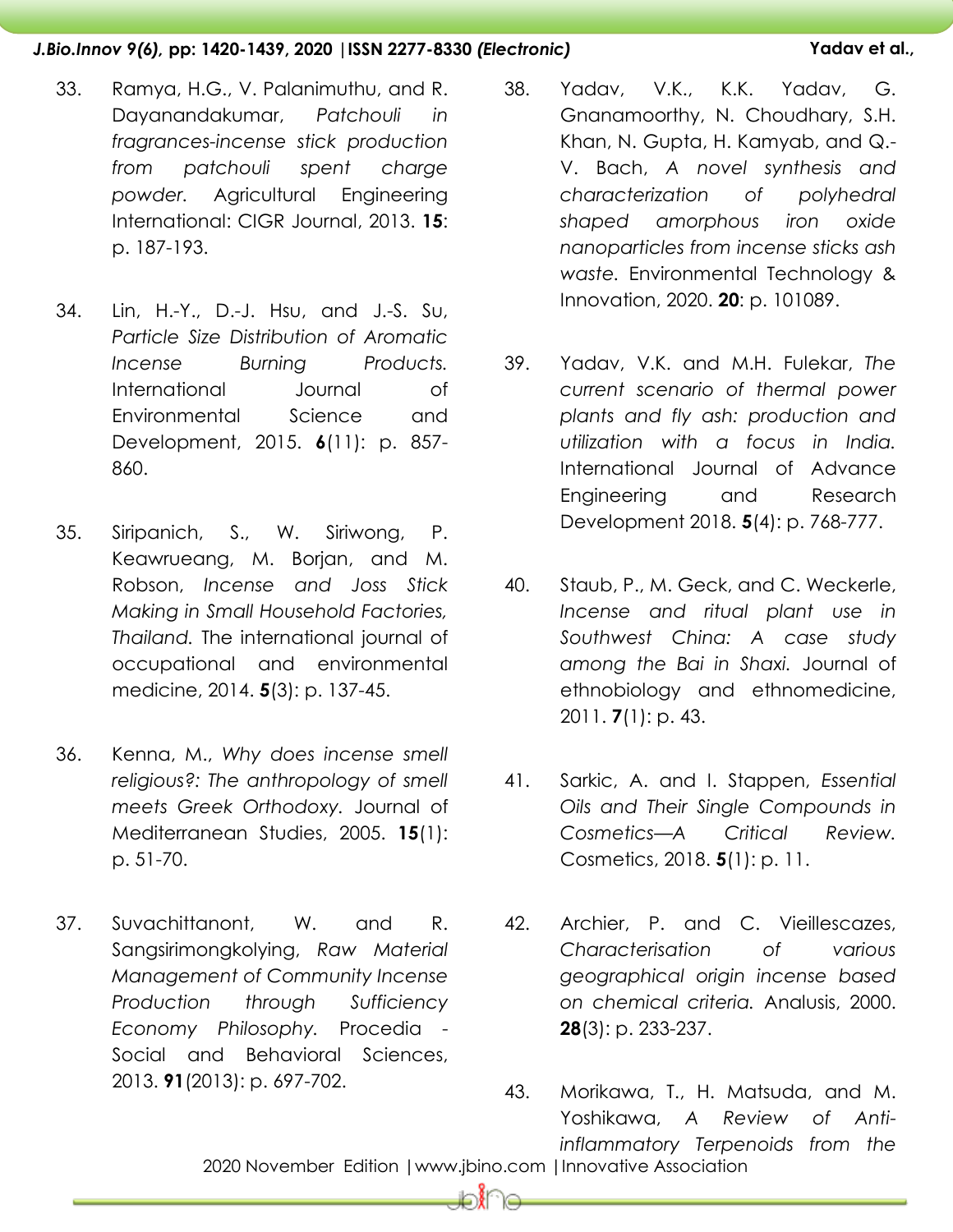*Incense Gum Resins Frankincense and Myrrh.* Journal of oleo science, 2017. **66**(8).

- <span id="page-18-0"></span>44. Jayaraj, R., P. Hazarika, N. Dutta, S. Biswas, and R. Dutta, *Status of agarbatti industry in India with special reference to Northeast.* International Journal of Advanced Research in Biological Sciences, 2018. **5**(1): p. 173-186.
- <span id="page-18-1"></span>45. Mohammad, N., A. Dahayat, M. Yadav, F. Shirin, and S.A. Ansari, *Genetic diversity and population structure of Litsea glutinosa (Lour.) in Central India.* Physiology and molecular biology of plants : an international journal of functional plant biology, 2018. **24**(4): p. 655-663.
- <span id="page-18-2"></span>46. Mochio, S., H. Matsuno, S. Miyagawa, C. Toyoda, H. Oka, and Y. Iguchi, *A study of dysosmia in Parkinson's disease: a simple method using an incense stick.* Journal of the Neurological Sciences, 2015. **357**(1): p. e279-e280.
- <span id="page-18-3"></span>47. Grbić, M., N. Unković, I. Dimkić, P. Janackovic, M. Gavrilovic, O. Stanojevic, M. Stupar, L. Vujisić, A. Jelikić, S. Stanković, and J. Vukojevic, *Frankincense and Myrrh essential oils and burn incense fume against micro-inhabitants of sacral ambients. Wisdom of the ancients?* Journal of Ethnopharmacology, 2018. **219**: p. 1-14.
- <span id="page-18-4"></span>48. Chakrabarty, S. and M. Ghosh, *Factors Leading to Disposal of Toxic and Hazardous Sacred Waste and Its Effect on Urban River Contamination: Case of Adi Ganga, Kolkata, India*, in *Perception, Design and Ecology of the Built Environment*  2020, Springer Geography. Springer, Cham.
- <span id="page-18-5"></span>49. Yeleti, B., R. Mohan, S. Sanjay, and K. B T, *Smoldering of incense stick under the influence of wetness and orientation*. Vol. 2161. 2019.
- <span id="page-18-6"></span>50. Sabry, W.M. and A. Vohra, *Role of Islam in the management of Psychiatric disorders.* Indian journal of psychiatry, 2013. **55**(Suppl 2): p. S205-S214.
- <span id="page-18-7"></span>51. Mesallam, T.A., M. Farahat, R. Shoeib, S. Alharethy, A. Alshahwan, T. Murry, and K. Almalkia, *Acute effects of inhaling Oud incense on voice of Saudi adults.* Annals of Saudi medicine, 2015. **35**(2): p. 111- 119.
- <span id="page-18-8"></span>52. Wang, S., Z. Yu, C. Wang, C. Wu, P. Guo, and J. Wei, *Chemical Constituents and Pharmacological Activity of Agarwood and Aquilaria Plants.* Molecules, 2018. **23**(2).
- <span id="page-18-9"></span>53. Naziz, P.S., R. Das, and S. Sen, *The Scent of Stress: Evidence From the Unique Fragrance of Agarwood.*